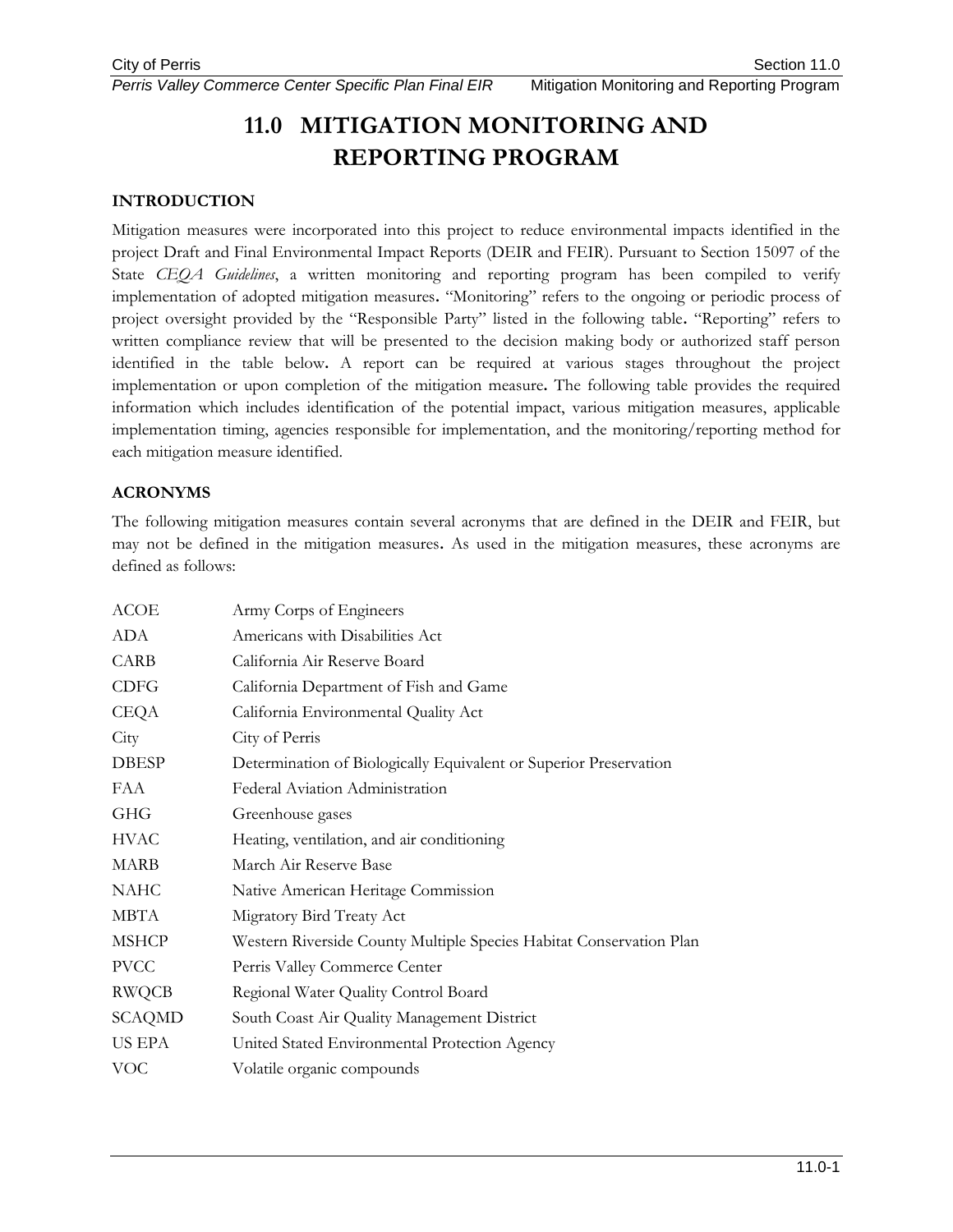| Air Quality                                                                                                                                                                                                                                                                                                                                                                                                                         |                                                                                                                                                                                                                                                                                                                                                                                                                                                                                                                                                                                                                                                                                                                                                                                                                                                                                                                                                                                                                                                                                                                                                                                                                                                                                                                                                                                                                                                                                                                                                                                                                                                                                                                                                                                                                                                                                |                                                                                                           |                                                                                        |                                                                                                      |          |                            |         |
|-------------------------------------------------------------------------------------------------------------------------------------------------------------------------------------------------------------------------------------------------------------------------------------------------------------------------------------------------------------------------------------------------------------------------------------|--------------------------------------------------------------------------------------------------------------------------------------------------------------------------------------------------------------------------------------------------------------------------------------------------------------------------------------------------------------------------------------------------------------------------------------------------------------------------------------------------------------------------------------------------------------------------------------------------------------------------------------------------------------------------------------------------------------------------------------------------------------------------------------------------------------------------------------------------------------------------------------------------------------------------------------------------------------------------------------------------------------------------------------------------------------------------------------------------------------------------------------------------------------------------------------------------------------------------------------------------------------------------------------------------------------------------------------------------------------------------------------------------------------------------------------------------------------------------------------------------------------------------------------------------------------------------------------------------------------------------------------------------------------------------------------------------------------------------------------------------------------------------------------------------------------------------------------------------------------------------------|-----------------------------------------------------------------------------------------------------------|----------------------------------------------------------------------------------------|------------------------------------------------------------------------------------------------------|----------|----------------------------|---------|
|                                                                                                                                                                                                                                                                                                                                                                                                                                     |                                                                                                                                                                                                                                                                                                                                                                                                                                                                                                                                                                                                                                                                                                                                                                                                                                                                                                                                                                                                                                                                                                                                                                                                                                                                                                                                                                                                                                                                                                                                                                                                                                                                                                                                                                                                                                                                                | <b>Monitoring Timing/</b>                                                                                 | <b>Action Indicating</b>                                                               | Monitoring                                                                                           |          | Verification of Compliance |         |
| Impact/Threshold                                                                                                                                                                                                                                                                                                                                                                                                                    | <b>Mitigation Measure</b>                                                                                                                                                                                                                                                                                                                                                                                                                                                                                                                                                                                                                                                                                                                                                                                                                                                                                                                                                                                                                                                                                                                                                                                                                                                                                                                                                                                                                                                                                                                                                                                                                                                                                                                                                                                                                                                      | Frequency                                                                                                 | Compliance                                                                             | Agency                                                                                               | Initials | Date                       | Remarks |
|                                                                                                                                                                                                                                                                                                                                                                                                                                     | The following mitigation measures shall be implemented to reduce emissions (Criteria pollutants, GHG, and DPM) for construction activities at development sites within the PVCC                                                                                                                                                                                                                                                                                                                                                                                                                                                                                                                                                                                                                                                                                                                                                                                                                                                                                                                                                                                                                                                                                                                                                                                                                                                                                                                                                                                                                                                                                                                                                                                                                                                                                                |                                                                                                           |                                                                                        |                                                                                                      |          |                            |         |
| Violate any air quality standard or<br>contribute substantially to an existing or<br>projected air quality violation.<br>Result in a cumulatively considerable net<br>increase of any criteria pollutant for which<br>the project region is non-attainment under<br>an applicable federal or state ambient air<br>quality standard (including releasing<br>emissions which exceed quantitative<br>thresholds for ozone precursors). | MM Air 1: To identify potential implementing development project-specific impacts<br>resulting from construction activities, proposed development projects that are subject to<br>CEQA shall have construction-related air quality impacts analyzed using the latest available<br>URBEMIS model, or other analytical method determined in conjunction with the<br>SCAQMD. The results of the construction-related air quality impacts analysis shall be<br>included in the development project's CEQA documentation. To address potential<br>localized impacts, the air quality analysis may incorporate SCAQMD's Localized<br>Significance Threshold analysis or other appropriate analyses as determined in conjunction<br>with SCAQMD. If such analyses identify potentially significant regional or local air quality<br>impacts, the City shall require the incorporation of appropriate mitigation to reduce such<br>impacts.                                                                                                                                                                                                                                                                                                                                                                                                                                                                                                                                                                                                                                                                                                                                                                                                                                                                                                                                            | Development review process for<br>future implementing development<br>projects                             | Certification of approval of<br>appropriate CEQA document                              | City of Perris<br>Planning Division                                                                  |          |                            |         |
| Result in a cumulatively considerable net<br>increase of any criteria pollutant for which<br>the project region is non-attainment under<br>an applicable federal or state ambient air<br>quality standard (including releasing<br>emissions which exceed quantitative<br>thresholds for ozone precursors).<br>Expose sensitive receptors to substantial<br>pollutant concentrations.                                                | MM Air 2: Each individual implementing development project shall submit a traffic<br>control plan prior to the issuance of a grading permit. The traffic control plan shall<br>describe in detail safe detours and provide temporary traffic control during construction<br>activities for that project. To reduce traffic congestion, the plan shall include, as necessary,<br>appropriate, and practicable, the following: temporary traffic controls such as a flag person<br>during all phases of construction to maintain smooth traffic flow, dedicated turn lanes for<br>movement of construction trucks and equipment on- and off-site, scheduling of<br>construction activities that affect traffic flow on the arterial system to off-peak hour,<br>consolidating truck deliveries, rerouting of construction trucks away from congested<br>streets or sensitive receptors, and/or signal synchronization to improve traffic flow.                                                                                                                                                                                                                                                                                                                                                                                                                                                                                                                                                                                                                                                                                                                                                                                                                                                                                                                                   | Prior to issuance of grading<br>permits for each implementing<br>development or infrastructure<br>project | Approval of Grading Plan,<br>Building Plans and<br>Specifications                      | City of Perris<br>Public<br>Works/Engineering<br>Administration<br>Division and<br>Planning Division |          |                            |         |
|                                                                                                                                                                                                                                                                                                                                                                                                                                     | MM Air 3: To reduce fugitive dust emissions, the development of each individual<br>implementing development project shall comply with SCAQMD Rule 403. The developer<br>of each implementing project shall provide the City of Perris with the SCAQMD-<br>approved dust control plan, or other sufficient proof of compliance with Rule 403, prior to<br>grading permit issuance. Dust control measures shall include, but are not limited to:<br>requiring the application of non-toxic soil stabilizers according to manufacturers'<br>specifications to all inactive construction areas (previously graded areas inactive for 20 days<br>or more, assuming no rain),<br>keeping disturbed/loose soil moist at all times,<br>requiring trucks entering or leaving the site hauling dirt, sand, or soil, or other loose<br>materials on public roads to be covered,<br>installation of wheel washers or gravel construction entrances where vehicles enter and exit<br>unpaved roads onto paved roads, or wash off trucks and any equipment leaving the site<br>each trip,<br>posting and enforcement of traffic speed limits of 15 miles per hour or less on all unpaved<br>potions of the project site,<br>suspending all excavating and grading operations when wind gusts (as instantaneous gust)<br>exceed 25 miles per hour,<br>appointment of a construction relations officer to act as a community liaison concerning<br>on-site construction activity including resolution of issues related to PM-10 generation,<br>sweeping streets at the end of the day if visible soil material is carried onto adjacent paved<br>public roads and use of SCAQMD Rule 1186 and 1186.1 certified street sweepers or<br>roadway washing trucks when sweeping streets to remove visible soil materials,<br>replacement of ground cover in disturbed areas as quickly as possible. | Prior to issuance of grading<br>permits for each implementing<br>development or infrastructure<br>project | Approved dust control plan or<br>other sufficient proof of<br>compliance with Rule 403 | City of Perris<br>Planning<br>Division/City of<br>Perris Public<br>Works/Engineering<br>Division     |          |                            |         |
|                                                                                                                                                                                                                                                                                                                                                                                                                                     | MM Air 4: Building and grading permits shall include a restriction that limits idling of<br>construction equipment on site to no more than five minutes.                                                                                                                                                                                                                                                                                                                                                                                                                                                                                                                                                                                                                                                                                                                                                                                                                                                                                                                                                                                                                                                                                                                                                                                                                                                                                                                                                                                                                                                                                                                                                                                                                                                                                                                       | Prior to issuance of grading and<br>building permits for each<br>implementing development or              | Issuance of building and<br>grading permits                                            | City of Perris<br>Development<br>Services                                                            |          |                            |         |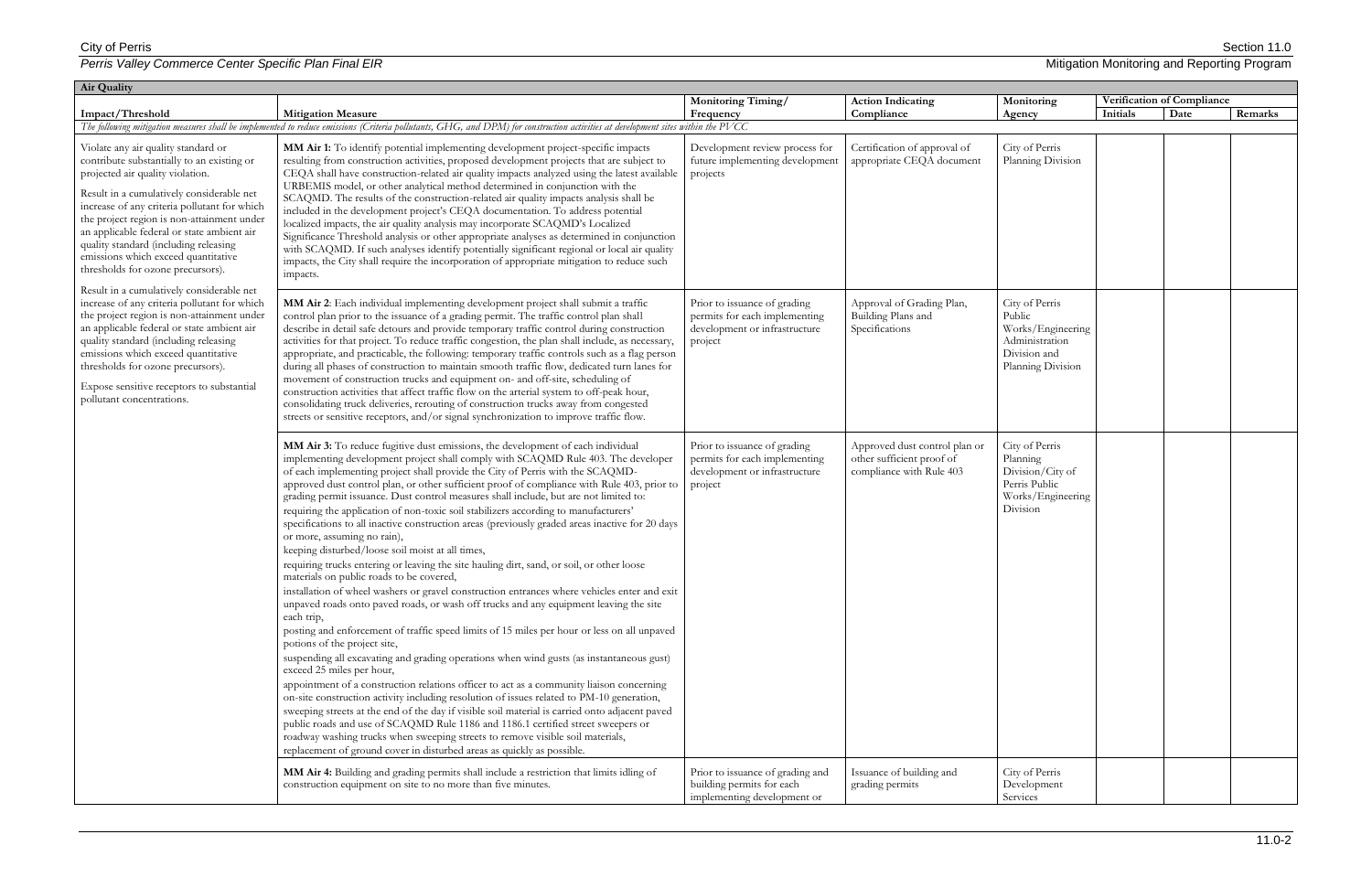| Air Quality      |                                                                                                                                                                                                                                                                                                                                                                                                                                                                                                                                                                                                                                                                                                                                                                                                                                                                                                              |                                                                                                                |                                                                                                                                       |                                                                                                                    |                            |      |         |  |  |
|------------------|--------------------------------------------------------------------------------------------------------------------------------------------------------------------------------------------------------------------------------------------------------------------------------------------------------------------------------------------------------------------------------------------------------------------------------------------------------------------------------------------------------------------------------------------------------------------------------------------------------------------------------------------------------------------------------------------------------------------------------------------------------------------------------------------------------------------------------------------------------------------------------------------------------------|----------------------------------------------------------------------------------------------------------------|---------------------------------------------------------------------------------------------------------------------------------------|--------------------------------------------------------------------------------------------------------------------|----------------------------|------|---------|--|--|
|                  |                                                                                                                                                                                                                                                                                                                                                                                                                                                                                                                                                                                                                                                                                                                                                                                                                                                                                                              | Monitoring Timing/                                                                                             | <b>Action Indicating</b>                                                                                                              | Monitoring                                                                                                         | Verification of Compliance |      |         |  |  |
| Impact/Threshold | <b>Mitigation Measure</b>                                                                                                                                                                                                                                                                                                                                                                                                                                                                                                                                                                                                                                                                                                                                                                                                                                                                                    | Frequency                                                                                                      | Compliance                                                                                                                            | Agency                                                                                                             | Initials                   | Date | Remarks |  |  |
|                  |                                                                                                                                                                                                                                                                                                                                                                                                                                                                                                                                                                                                                                                                                                                                                                                                                                                                                                              | infrastructure project                                                                                         |                                                                                                                                       | Department/Public<br>Works Division                                                                                |                            |      |         |  |  |
|                  | MM Air 5: Electricity from power poles shall be used instead of temporary diesel or<br>gasoline-powered generators to reduce the associated emissions. Approval will be required<br>by the City of Perris' Building Division prior to issuance of grading permits.                                                                                                                                                                                                                                                                                                                                                                                                                                                                                                                                                                                                                                           | Prior to issuance of grading<br>permits for each implementing<br>development or infrastructure<br>project      | Issuance of grading permits                                                                                                           | City of Perris<br>Development<br>Services<br>Department                                                            |                            |      |         |  |  |
|                  | MM Air 6: The developer of each implementing development project shall require, by<br>contract specifications, the use of alternative fueled off-road construction equipment, the<br>use of construction equipment that demonstrates early compliance with off-road<br>equipment with the CARB in-use off-road diesel vehicle regulation (SCAQMD Rule 2449)<br>and/or meets or exceeds Tier 3 standards with available CARB verified or US EPA<br>certified technologies. Diesel equipment shall use water emulsified diesel fuel such as<br>PuriNOx unless it is unavailable in Riverside County at the time of project construction<br>activities. Contract specifications shall be included in project construction documents,<br>which shall be reviewed by the City of Perris' Building Division prior to issuance of a<br>grading permit.                                                              | Prior to issuance of grading<br>permit for each implementing<br>development and infrastructure<br>project      | Issuance of grading permits                                                                                                           | City of Perris<br>Development<br>Services<br>Department<br><b>Building Division</b>                                |                            |      |         |  |  |
|                  | MM Air 7: During construction, ozone precursor emissions from mobile construction<br>equipment shall be controlled by maintaining equipment engines in good condition and in<br>proper tune per manufacturers' specifications to the satisfaction of the City of Perris'<br>Building Division. Equipment maintenance records and equipment design specification<br>data sheets shall be kept on-site during construction. Compliance with this measure shall<br>be subject to periodic inspections by the City of Perris' Building Division.                                                                                                                                                                                                                                                                                                                                                                 | During construction of<br>implementing development and<br>infrastructure projects                              | Periodic review of equipment<br>maintenance records and<br>equipment design specification<br>data sheets by City and<br><b>SCAQMD</b> | Contractor<br>City of Perris<br>Development<br>Services<br>Department<br><b>Building Division</b><br><b>SCAQMD</b> |                            |      |         |  |  |
|                  | MM Air 8: Each individual implementing development project shall apply paints using<br>either high volume low pressure (HVLP) spray equipment with a minimum transfer<br>efficiency of at least 50 percent or other application techniques with equivalent or higher<br>transfer efficiency.                                                                                                                                                                                                                                                                                                                                                                                                                                                                                                                                                                                                                 | During construction of<br>implementing development and<br>infrastructure projects                              | Periodic monitoring reports                                                                                                           | Contractor<br>City of Perris<br>Development<br>Services<br>Department<br><b>Building Division</b>                  |                            |      |         |  |  |
|                  | MM Air 9: To reduce VOC emissions associated with architectural coating, the project<br>designer and contractor shall reduce the use of paints and solvents by utilizing pre-coated<br>materials (e.g. bathroom stall dividers, metal awnings), materials that do not require<br>painting, and require coatings and solvents with a VOC content lower than required under<br>Rule 1113 to be utilized. The construction contractor shall be required to utilize "Super-<br>Compliant" VOC paints, which are defined in SCAQMD's Rule 1113. Construction<br>specifications shall be included in building specifications that assure these requirements are<br>implemented. The specifications for each implementing development project shall be<br>reviewed by the City of Perris' Building Division for compliance with this mitigation<br>measure prior to issuance of a building permit for that project. | Periodic site inspections during<br>construction of implementing<br>development and infrastructure<br>projects | Periodic inspection reports                                                                                                           | Contractor<br>City of Perris<br>Development<br>Services<br>Department<br><b>Building Division</b>                  |                            |      |         |  |  |
|                  | In order to reduce emissions (criteria pollutants, GHG, and DPM) from project operation, the following mitigation measures shall be implemented by new implementing development projects within the PVCC                                                                                                                                                                                                                                                                                                                                                                                                                                                                                                                                                                                                                                                                                                     |                                                                                                                |                                                                                                                                       |                                                                                                                    |                            |      |         |  |  |
|                  | MM Air 10: To identify potential implementing development project-specific impacts<br>resulting from operational activities, proposed development projects that are subject to<br>CEQA shall have long-term operational-related air quality impacts analyzed using the latest                                                                                                                                                                                                                                                                                                                                                                                                                                                                                                                                                                                                                                | Development review process for<br>future implementing development                                              | Certification of approval of<br>appropriate CEQA document                                                                             | City of Perris<br>Planning Division                                                                                |                            |      |         |  |  |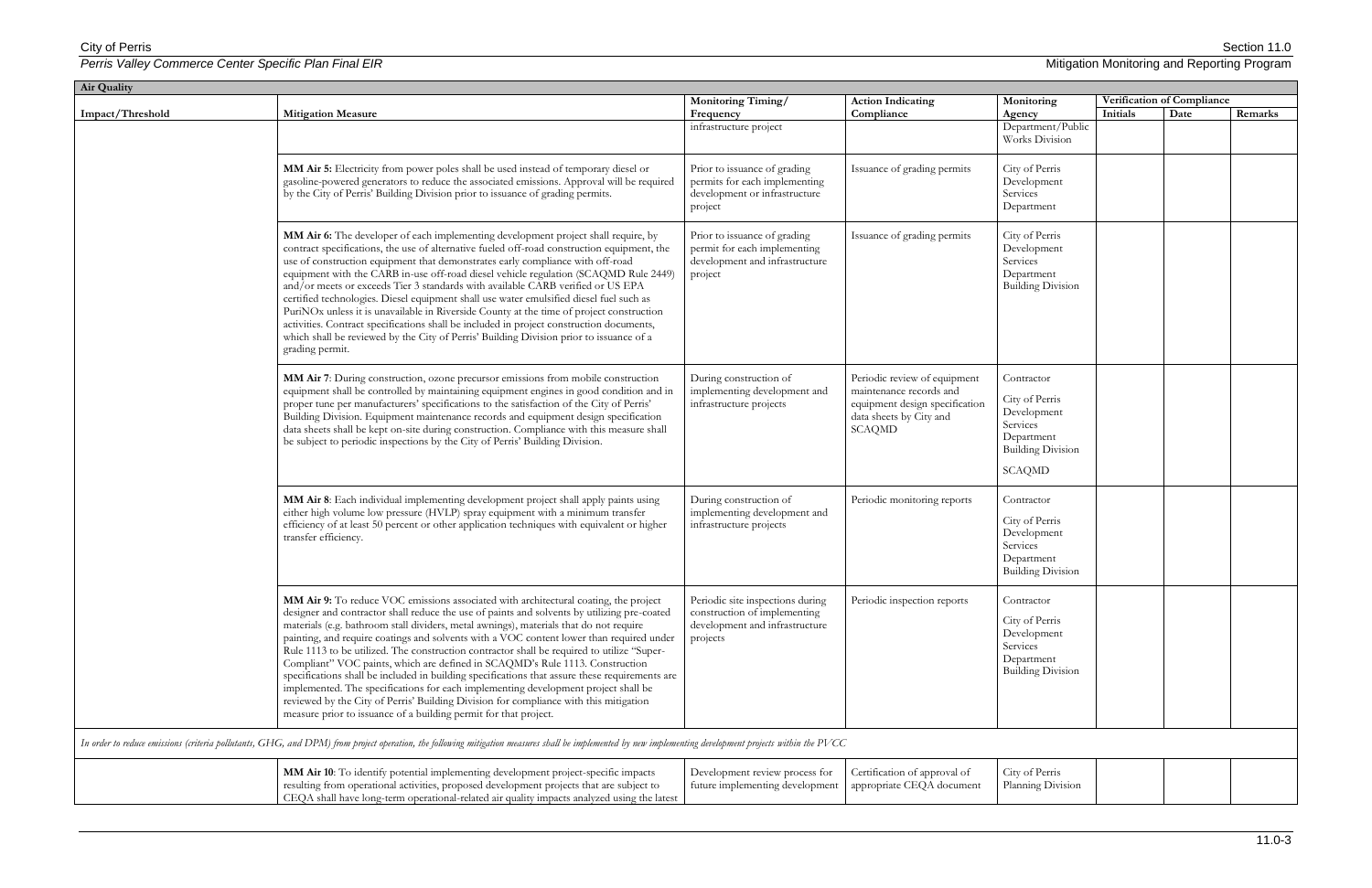| Air Quality      |                                                                                                                                                                                                                                                                                                                                                                                                                                                                                                                                                                                                                                                                                                                                                                                                                                                                                                                                                                                                                                                                                                           |                                                                                               |                                                                                                                                                                          |                                                         |                            |      |         |  |
|------------------|-----------------------------------------------------------------------------------------------------------------------------------------------------------------------------------------------------------------------------------------------------------------------------------------------------------------------------------------------------------------------------------------------------------------------------------------------------------------------------------------------------------------------------------------------------------------------------------------------------------------------------------------------------------------------------------------------------------------------------------------------------------------------------------------------------------------------------------------------------------------------------------------------------------------------------------------------------------------------------------------------------------------------------------------------------------------------------------------------------------|-----------------------------------------------------------------------------------------------|--------------------------------------------------------------------------------------------------------------------------------------------------------------------------|---------------------------------------------------------|----------------------------|------|---------|--|
|                  |                                                                                                                                                                                                                                                                                                                                                                                                                                                                                                                                                                                                                                                                                                                                                                                                                                                                                                                                                                                                                                                                                                           | Monitoring Timing/                                                                            | <b>Action Indicating</b>                                                                                                                                                 | Monitoring                                              | Verification of Compliance |      |         |  |
| Impact/Threshold | <b>Mitigation Measure</b><br>available URBEMIS model, or other analytical method determined by the City of Perris as                                                                                                                                                                                                                                                                                                                                                                                                                                                                                                                                                                                                                                                                                                                                                                                                                                                                                                                                                                                      | Frequency<br>projects                                                                         | Compliance                                                                                                                                                               | Agency                                                  | Initials                   | Date | Remarks |  |
|                  | lead agency in conjunction with the SCAQMD. The results of the operational-related air<br>quality impacts analysis shall be included in the development project's CEQA<br>documentation. To address potential localized impacts, the air quality analysis may<br>incorporate SCAQMD's Localized Significance Threshold analysis, CO Hot Spot analysis,<br>or other appropriate analyses as determined by the City of Perris in conjunction with<br>SCAQMD. If such analyses identify potentially significant regional or local air quality<br>impacts, the City shall require the incorporation of appropriate mitigation to reduce such<br>impacts.                                                                                                                                                                                                                                                                                                                                                                                                                                                      |                                                                                               |                                                                                                                                                                          |                                                         |                            |      |         |  |
|                  | MM Air 11: Signage shall be posted at loading docks and all entrances to loading areas<br>prohibiting all on-site truck idling in excess of five minutes.                                                                                                                                                                                                                                                                                                                                                                                                                                                                                                                                                                                                                                                                                                                                                                                                                                                                                                                                                 | Prior to issuance of certificate of<br>occupancy and periodically after<br>development        | Inspection to confirm signage<br>posted                                                                                                                                  | City of Perris<br>Development<br>Services<br>Department |                            |      |         |  |
|                  | MM Air 12: Where transport refrigeration units (TRUs) are in use, electrical hookups will<br>be installed at all loading and unloading stalls in order to allow TRUs with electric standby<br>capabilities to use them.                                                                                                                                                                                                                                                                                                                                                                                                                                                                                                                                                                                                                                                                                                                                                                                                                                                                                   | Prior to certificate of occupancy                                                             | Confirmation that architectural<br>plans for buildings at which<br>TRUs will be used include<br>eceltriccal hookups and/or<br>auxiliary power units.                     | City of Perris<br>Development<br>Services<br>Department |                            |      |         |  |
|                  | MM Air 13: In order to promote alternative fuels, and help support "clean" truck fleets,<br>the developer/successor-in-interest shall provide building occupants and businesses with<br>information related to SCAQMD's Carl Moyer Program, or other state programs that<br>restrict operations to "clean" trucks, such as 2007 or newer model year or 2010 compliant<br>vehicles and information including, but not limited to, the health effect of diesel<br>particulates, benefits of reduced idling time, CARB regulations, and importance of not<br>parking in residential areas. If trucks older than 2007 model year will be used at a facility<br>with three or more dock-high doors, the developer/successor-in-interest shall require,<br>within one year of signing a lease, future tenants to apply in good-faith for funding for<br>diesel truck replacement/retrofit through grant programs such as the Carl Moyer, Prop 1B,<br>VIP, HVIP, and SOON funding programs, as identified on SCAQMD's website<br>(http://www.aqmd.gov). Tenants will be required to use those funds, if awarded. | Prior to certificate of occupancy<br>for buildings and tenant<br>improvements within the PVCC | Confirmation that tenants have<br>been provided with information<br>regarding funding for cleaner<br>than required heavy-duty<br>engines and emission control<br>devices | City of Perris<br>Development<br>Services<br>Department |                            |      |         |  |
|                  | MM Air 14: Each implementing development project shall designate parking spaces for<br>high-occupancy vehicles and provide larger parking spaces to accommodate vans used for<br>ride sharing. Proof of compliance will be required prior to the issuance of occupancy<br>permits.                                                                                                                                                                                                                                                                                                                                                                                                                                                                                                                                                                                                                                                                                                                                                                                                                        | Prior to certificate of occupancy<br>for each implementing<br>development project             | Confirmation during plot plan<br>review that parking spaces have<br>been designated for high-<br>occupancy vehicles and ride-<br>sharing vans                            | City of Perris<br>Development<br>Services<br>Department |                            |      |         |  |
|                  | MM Air 15: To identify potential implementing development project-specific impacts<br>resulting from the use of diesel trucks, proposed implementing development projects that<br>include an excess of 10 dock doors for a single building, a minimum of 100 truck trips per<br>day, 40 truck trips with TRUs per day, or TRU operations exceeding 300 hours per week,<br>and that are subject to CEQA and are located adjacent to sensitive land uses; shall have a<br>facility-specific Health Risk Assessment performed to assess the diesel particulate matter<br>impacts from mobile-source traffic generated by that implementing development project.<br>The results of the Health Risk Assessment shall be included in the CEQA documentation<br>for each implementing development project.                                                                                                                                                                                                                                                                                                       | Development review process for<br>each implementing development<br>projects                   | Certification of approval of<br>appropriate CEQA document                                                                                                                | City of Perris<br>Planning Division                     |                            |      |         |  |
|                  | MM Air 16: New sensitive land uses such as a hospital, medical offices, day care facilities,<br>and fire stations to be located within the PVCC shall not be located closer than 500 feet to                                                                                                                                                                                                                                                                                                                                                                                                                                                                                                                                                                                                                                                                                                                                                                                                                                                                                                              | Development review process for<br>implementing development                                    | Approval of plot plans and<br>architectural plan (as                                                                                                                     | City of Perris<br>Development                           |                            |      |         |  |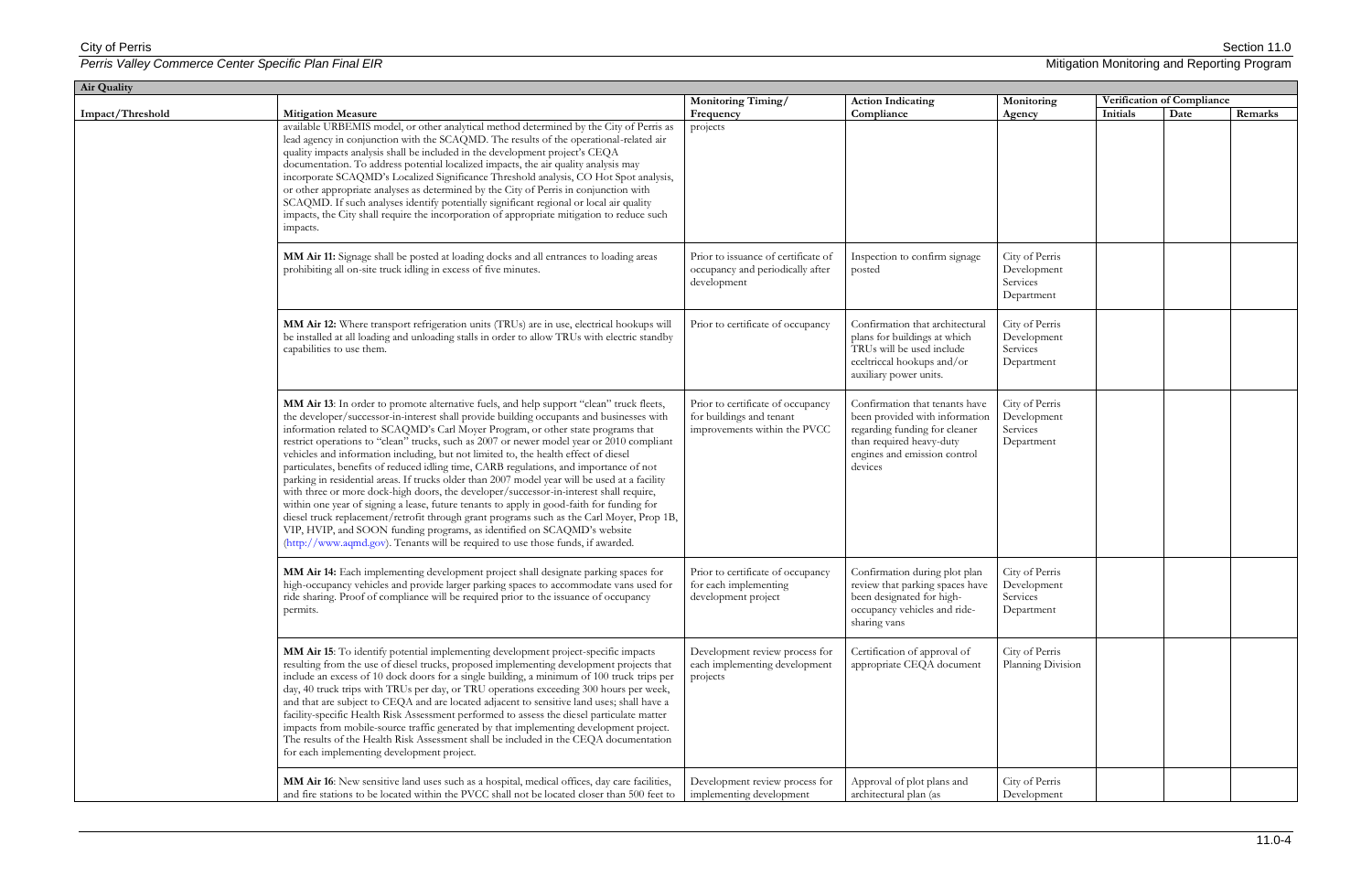| <b>Air Quality</b> |                                                                                                                                                                                                                                                                                                                                                                                                                                                                                                                                                                                                                                                                                                                                                                                                                                                                                                                                                                                                                      |                                                                                                                                                    |                                                                                                                                                      |                                                                |                            |      |         |
|--------------------|----------------------------------------------------------------------------------------------------------------------------------------------------------------------------------------------------------------------------------------------------------------------------------------------------------------------------------------------------------------------------------------------------------------------------------------------------------------------------------------------------------------------------------------------------------------------------------------------------------------------------------------------------------------------------------------------------------------------------------------------------------------------------------------------------------------------------------------------------------------------------------------------------------------------------------------------------------------------------------------------------------------------|----------------------------------------------------------------------------------------------------------------------------------------------------|------------------------------------------------------------------------------------------------------------------------------------------------------|----------------------------------------------------------------|----------------------------|------|---------|
| Impact/Threshold   | Monitoring Timing/                                                                                                                                                                                                                                                                                                                                                                                                                                                                                                                                                                                                                                                                                                                                                                                                                                                                                                                                                                                                   | <b>Action Indicating</b>                                                                                                                           | Monitoring                                                                                                                                           |                                                                | Verification of Compliance |      |         |
|                    | <b>Mitigation Measure</b><br>the I-215 freeway, pursuant to the recommendations set forth in the CARB Air Quality<br>and Land Use Handbook. If new sensitive land uses cannot meet this setback, they will be<br>designed and conditioned to include mechanical ventilation systems with fresh air<br>filtration. For operable windows or other sources of ambient air filtration, installation of a<br>central HVAC (heating, ventilation, and air conditioning) system that includes high<br>efficiency filters for particulates (MERV-13 or higher) or other similarly effective systems<br>shall required.                                                                                                                                                                                                                                                                                                                                                                                                       | Frequency<br>projects                                                                                                                              | Compliance<br>appropriate) for future<br>implementing development<br>projects                                                                        | Agency<br>Services<br>Department                               | Initials                   | Date | Remarks |
|                    | MM Air 17: New sensitive land uses such as residential, a hospital, medical offices, day<br>care facilities, and fire stations shall not be located closer than 1,000 feet from any existing<br>or proposed distribution center/warehouse facility which generates a minimum of 100<br>truck trips per day, or 40 truck trips with TRUs per day, or TRU operations exceeding 300<br>hours per week, pursuant to the recommendations set forth in the CARB Air Quality and<br>Land Use Handbook. If new sensitive land uses cannot meet this setback, they will be<br>designed and conditioned to include mechanical ventilation systems with fresh air<br>filtration. For operable windows or other sources of ambient air filtration, installation of a<br>central HVAC (heating, ventilation, and air conditioning) system that includes high<br>efficiency filters for particulates (MERV-13 or higher) or other similarly effective systems<br>shall required.                                                   | Development review process for<br>implementing development<br>projects                                                                             | Approval of plot plans and<br>architectural plan (as<br>appropriate) for future<br>implementing development<br>projects                              | City of Perris<br>Development<br>Services<br>Department        |                            |      |         |
|                    | MM Air 18: Prior to the approval of each implementing development project, the<br>Riverside Transit Agency (RTA) shall be contacted to determine if the RTA has plans for<br>the future provision of bus routing within any street that is adjacent to the implementing<br>development project that would require bus stops at the project access points. If the RTA<br>has future plans for the establishment of a bus route that will serve the implementing<br>development project, road improvements adjacent to the project site shall be designed to<br>accommodate future bus turnouts at locations established through consultation with the<br>RTA. RTA shall be responsible for the construction and maintenance of the bus stop<br>facilities. The area set aside for bus turnouts shall conform to RTA design standards,<br>including the design of the contact between sidewalks and curb and gutter at bus stops and<br>the use of ADA-compliant paths to the major building entrances in the project. | In conjunction with development<br>applications and prior to issuance<br>of building permits for individual<br>implementing development<br>project | Evidence of coordination with<br>RTA and plot plans that<br>incorporate future bus turnouts<br>in areas where RTA has future<br>plans for bus routes | RTA<br>City of Perris<br>Development<br>Services<br>Department |                            |      |         |
|                    | MM Air 19: In order to reduce energy consumption from the individual implementing<br>development projects, applicable plans (e.g., electrical plans, improvement maps)<br>submitted to the City shall include the installation of energy-efficient street lighting<br>throughout the project site. These plans shall be reviewed and approved by the applicable<br>City Department (e.g., City of Perris' Building Division) prior to conveyance of applicable<br>streets.                                                                                                                                                                                                                                                                                                                                                                                                                                                                                                                                           | In conjunction with development<br>applications and street plans and<br>prior to the City accepting the<br>street improvements                     | Verification by City of<br>incorporation of project design<br>features and approval of street<br>and utility plans                                   | City of Perris<br>Development<br>Services<br>Department        |                            |      |         |
|                    | MM Air 20: Each implementing development project shall be encouraged to implement,<br>at a minimum, an increase in each building's energy efficiency 15 percent beyond Title 24,<br>and reduce indoor water use by 25 percent. All reductions will be documented through a<br>checklist to be submitted prior to issuance of building permits for the implementing<br>development project with building plans and calculations.                                                                                                                                                                                                                                                                                                                                                                                                                                                                                                                                                                                      | Prior to issuance of building<br>permits                                                                                                           | Submission of a Title 24<br>worksheet with building plans                                                                                            | City of Perris<br>Development<br>Services<br>Department        |                            |      |         |
|                    | MM Air 21: Each implementing development project shall implement, at a minimum, use<br>of water conserving appliances and fixtures (low-flush toilets, and low-flow shower heads<br>and faucets) within all new residential developments.                                                                                                                                                                                                                                                                                                                                                                                                                                                                                                                                                                                                                                                                                                                                                                            | In conjunction with development<br>applications and prior to issuance<br>of building permits                                                       | Verification by City of<br>incorporation of project design<br>features and issuance of<br>building permits                                           | City of Perris<br>Development<br>Services<br>Department        |                            |      |         |

| Mitigation Monitoring and Reporting Program |  |  |  |
|---------------------------------------------|--|--|--|
|---------------------------------------------|--|--|--|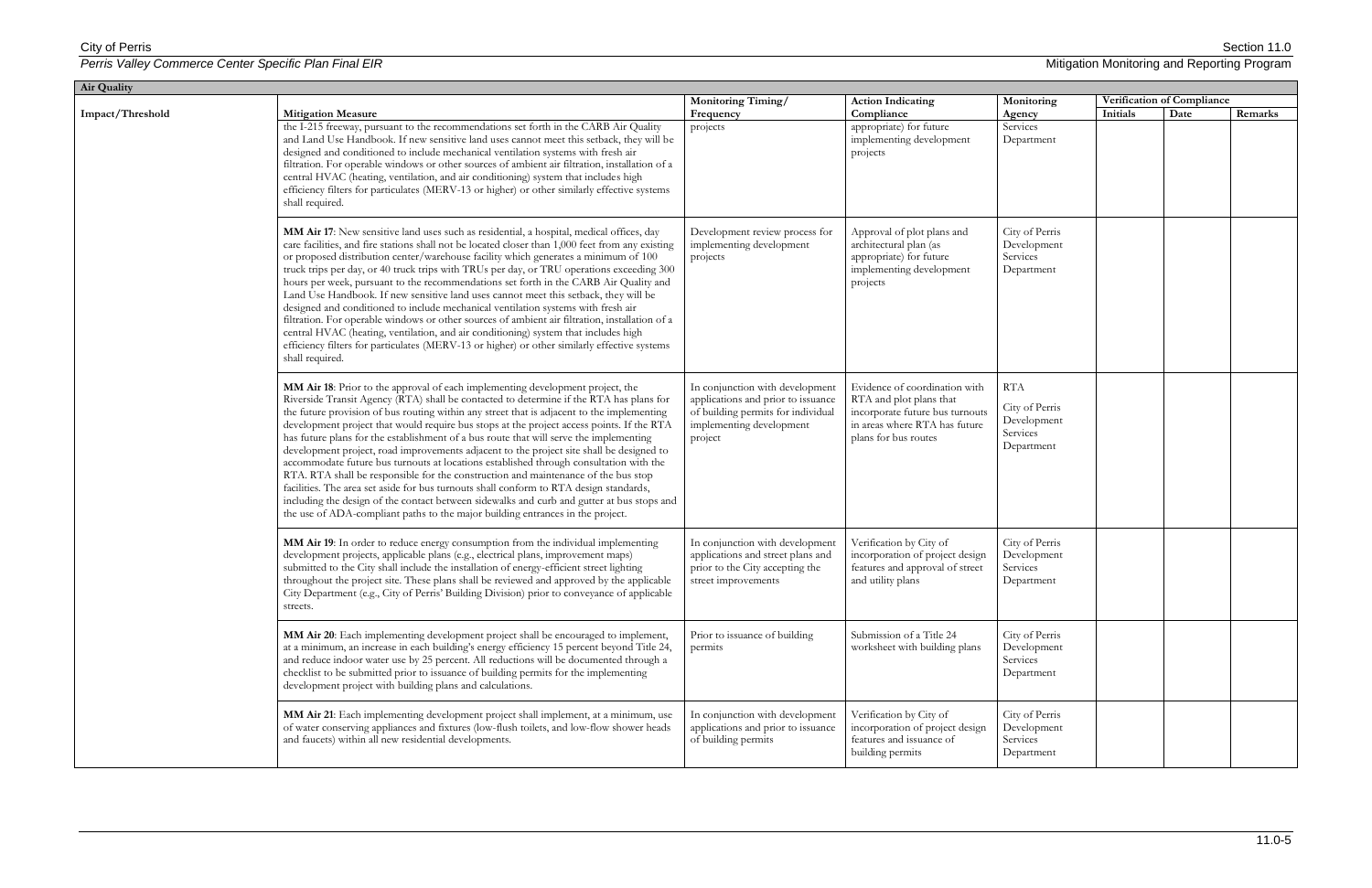| <b>Biological Resources</b>                                                                                                                                                                                                                                                                                                         |                                                                                                                                                                                                                                                                                                                                                                                                                                                                                                                                                                                                                                                                                                                                                                                                                                                                                                                                                                                                                                                                                                                                                                                                                                                                                                                                                                                                                                                                                                                                                                                                                                                                                                                                                                                                                                                                              |                                                                                                                                                                                                                                                                                                       |                                                                                                                            |                                                                         |                            |      |         |  |  |
|-------------------------------------------------------------------------------------------------------------------------------------------------------------------------------------------------------------------------------------------------------------------------------------------------------------------------------------|------------------------------------------------------------------------------------------------------------------------------------------------------------------------------------------------------------------------------------------------------------------------------------------------------------------------------------------------------------------------------------------------------------------------------------------------------------------------------------------------------------------------------------------------------------------------------------------------------------------------------------------------------------------------------------------------------------------------------------------------------------------------------------------------------------------------------------------------------------------------------------------------------------------------------------------------------------------------------------------------------------------------------------------------------------------------------------------------------------------------------------------------------------------------------------------------------------------------------------------------------------------------------------------------------------------------------------------------------------------------------------------------------------------------------------------------------------------------------------------------------------------------------------------------------------------------------------------------------------------------------------------------------------------------------------------------------------------------------------------------------------------------------------------------------------------------------------------------------------------------------|-------------------------------------------------------------------------------------------------------------------------------------------------------------------------------------------------------------------------------------------------------------------------------------------------------|----------------------------------------------------------------------------------------------------------------------------|-------------------------------------------------------------------------|----------------------------|------|---------|--|--|
|                                                                                                                                                                                                                                                                                                                                     |                                                                                                                                                                                                                                                                                                                                                                                                                                                                                                                                                                                                                                                                                                                                                                                                                                                                                                                                                                                                                                                                                                                                                                                                                                                                                                                                                                                                                                                                                                                                                                                                                                                                                                                                                                                                                                                                              |                                                                                                                                                                                                                                                                                                       |                                                                                                                            |                                                                         | Verification of Compliance |      |         |  |  |
| Impact/Threshold                                                                                                                                                                                                                                                                                                                    | <b>Mitigation Measure</b>                                                                                                                                                                                                                                                                                                                                                                                                                                                                                                                                                                                                                                                                                                                                                                                                                                                                                                                                                                                                                                                                                                                                                                                                                                                                                                                                                                                                                                                                                                                                                                                                                                                                                                                                                                                                                                                    | <b>Monitoring Timing/</b><br>Frequency                                                                                                                                                                                                                                                                | <b>Action Indicating</b><br>Compliance                                                                                     | <b>Monitoring Agency</b>                                                | Initials                   | Date | Remarks |  |  |
| Have a substantial adverse effect, either<br>directly or through habitat modifications,<br>on any species identified as a candidate,<br>sensitive, or special status species in local or<br>regional plans, policies, or regulations, or by<br>the California Department of Fish and<br>Game or the U.S. Fish and Wildlife Service. | MM Bio 1: In order to avoid violation of the MBTA and the California Fish and Game<br>Code, site-preparation activities (removal of trees and vegetation) for all PVCC<br>implementing development and infrastructure projects shall be avoided, to the greatest<br>extent possible, during the nesting season (generally February 1 to August 31) of<br>potentially occurring native and migratory bird species.<br>If site-preparation activities for an implementing project are proposed during the<br>nesting/breeding season (February 1 to August 31), a pre-activity field survey shall be<br>conducted by a qualified biologist prior to the issuance of grading permits for such<br>project, to determine if active nests of species protected by the MBTA or the California<br>Fish and Game Code are present in the construction zone. If active nests are not located<br>within the implementing project site and an appropriate buffer of 500 feet of an active<br>listed species or raptor nest, 300 feet of other sensitive or protected bird nests (non-<br>listed), or 100 feet of sensitive or protected songbird nests, construction may be<br>conducted during the nesting/breeding season. However, if active nests are located<br>during the pre-activity field survey, no grading or heavy equipment activity shall take<br>place within at least 500 feet of an active listed species or raptor nest, 300 feet of other<br>sensitive or protected (under MBTA or California Fish and Game Code) bird nests (non-<br>listed), or within 100 feet of sensitive or protected songbird nests until the nest is no<br>longer active.                                                                                                                                                                                                                     | Mitigation measure required only<br>between February 1 and August<br>31<br>No more than 30 days prior to<br>issuance of grading permit for<br>each implementing development<br>project                                                                                                                | Pre-activity field survey report<br>provided to City of Perris                                                             | Developer<br>Qualified biologist<br>City of Perris<br>Planning Division |                            |      |         |  |  |
| Conflict with the provisions of an adopted<br>Habitat Conservation Plan, Natural<br>Conservation Community Plan, or other<br>approved local, regional, or state<br>conservation plan.                                                                                                                                               | MM Bio 2: Project-specific habitat assessments and focused surveys for burrowing owls<br>will be conducted for implementing development or infrastructure projects within<br>burrowing owl survey areas. A pre-construction survey for resident burrowing owls will<br>also be conducted by a qualified biologist within 30 days prior to commencement of<br>grading and construction activities within those portions of implementing project sites<br>containing suitable burrowing owl habitat and for those properties within an<br>implementing project site where the biologist could not gain access. If ground disturbing<br>activities in these areas are delayed or suspended for more than 30 days after the pre-<br>construction survey, the area shall be resurveyed for owls. The pre-construction survey<br>and any relocation activity will be conducted in accordance with the current Burrowing<br>Owl Instruction for the Western Riverside MSHCP.<br>If active nests are identified on an implementing project site during the pre-construction<br>survey, the nests shall be avoided or the owls actively or passively relocated. To<br>adequately avoid active nests, no grading or heavy equipment activity shall take place<br>within at least 250 feet of an active nest during the breeding season (February 1 through<br>August 31), and 160 feet during the non-breeding season.<br>If burrowing owls occupy any implementing project site and cannot be avoided, active or<br>passive relocation shall be used to exclude owls from their burrows, as agreed to by the<br>City of Perris Planning Department and the CDFG. Relocation shall be conducted<br>outside the breeding season or once the young are able to leave the nest and fly. Passive<br>relocation is the exclusion of owls from their burrows (outside the breeding season or | Project-specific habitat<br>assessments and focused surveys,<br>if required, will be prepared in<br>conjunction with development<br>applications as part of the CEQA<br>process<br>Pre-construction surveys to be<br>conducted no more than 30 days<br>prior to grading or construction<br>activities | Habitat assessments, focused<br>surveys, pre-construction<br>surveys to be provided to City<br>of Perris Planning Division | Developer<br>Qualified biologist<br>City of Perris<br>Planning Division |                            |      |         |  |  |
|                                                                                                                                                                                                                                                                                                                                     | once the young are able to leave the nest and fly) by installing one-way doors in burrow<br>entrances. These one-way doors allow the owl to exit the burrow, but not enter it. These<br>doors shall be left in place 48 hours to ensure owls have left the burrow. Artificial<br>burrows shall be provided nearby. The implementing project area shall be monitored<br>daily for one week to confirm owl use of burrows before excavating burrows in the<br>impact area. Burrows shall be excavated using hand tools and refilled to prevent                                                                                                                                                                                                                                                                                                                                                                                                                                                                                                                                                                                                                                                                                                                                                                                                                                                                                                                                                                                                                                                                                                                                                                                                                                                                                                                                 |                                                                                                                                                                                                                                                                                                       |                                                                                                                            |                                                                         |                            |      |         |  |  |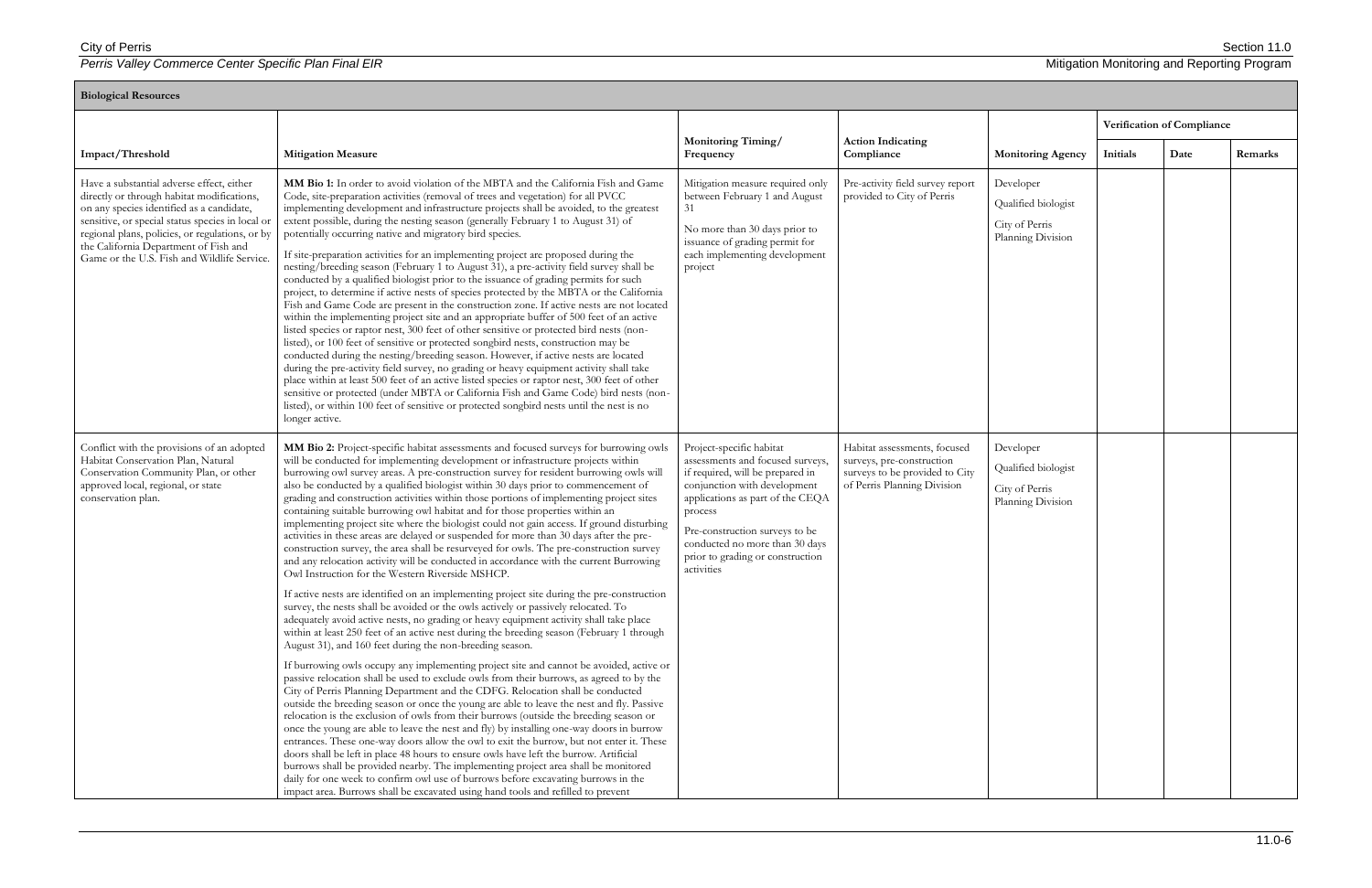| <b>Biological Resources</b>                                                                                                                                                                                                                                                                                                                                                                                                                                     |                                                                                                                                                                                                                                                                                                                                                                                                                                                                                                                                                                                                                                                                                                                                                                                                               |                                                                                                                                                                                                                                                                                        |                                                                                                                                                                                     |                                                  |          |                            |         |  |  |
|-----------------------------------------------------------------------------------------------------------------------------------------------------------------------------------------------------------------------------------------------------------------------------------------------------------------------------------------------------------------------------------------------------------------------------------------------------------------|---------------------------------------------------------------------------------------------------------------------------------------------------------------------------------------------------------------------------------------------------------------------------------------------------------------------------------------------------------------------------------------------------------------------------------------------------------------------------------------------------------------------------------------------------------------------------------------------------------------------------------------------------------------------------------------------------------------------------------------------------------------------------------------------------------------|----------------------------------------------------------------------------------------------------------------------------------------------------------------------------------------------------------------------------------------------------------------------------------------|-------------------------------------------------------------------------------------------------------------------------------------------------------------------------------------|--------------------------------------------------|----------|----------------------------|---------|--|--|
|                                                                                                                                                                                                                                                                                                                                                                                                                                                                 |                                                                                                                                                                                                                                                                                                                                                                                                                                                                                                                                                                                                                                                                                                                                                                                                               |                                                                                                                                                                                                                                                                                        |                                                                                                                                                                                     |                                                  |          | Verification of Compliance |         |  |  |
| Impact/Threshold                                                                                                                                                                                                                                                                                                                                                                                                                                                | <b>Mitigation Measure</b>                                                                                                                                                                                                                                                                                                                                                                                                                                                                                                                                                                                                                                                                                                                                                                                     | <b>Monitoring Timing/</b><br>Frequency                                                                                                                                                                                                                                                 | <b>Action Indicating</b><br>Compliance                                                                                                                                              | <b>Monitoring Agency</b>                         | Initials | Date                       | Remarks |  |  |
|                                                                                                                                                                                                                                                                                                                                                                                                                                                                 | reoccupation. Sections of flexible pipe shall be inserted into the tunnels during<br>excavation to maintain an escape route for any animals inside the burrow. The CDFG<br>shall be consulted prior to any active relocation to determine acceptable receiving sites<br>available where this species has a greater chance of successful long-term relocation. If<br>avoidance is infeasible, then a DBESP will be required, including associated relocation of<br>burrowing owls. If conservation is not required, then owl relocation will still be required<br>following accepted protocols. Take of active nests will be avoided, so it is strongly<br>recommended that any relocation occur outside of the nesting season.                                                                                |                                                                                                                                                                                                                                                                                        |                                                                                                                                                                                     |                                                  |          |                            |         |  |  |
| Have a substantial adverse effect<br>onfederally protected wetlands as defined<br>by Section 404 of the Clean Water Act<br>(including, but not limited to, marsh, vernal<br>pool, coastal, etc.) through direct removal,<br>filling, hydrological interruption, or other<br>means.                                                                                                                                                                              | MM Bio 3: Project-specific delineations will be required to determine the limits<br>of ACOE, RWQCB, and CDFG jurisdiction for implementing projects that may<br>contain jurisdictional features. Impacts to jurisdictional waters will require<br>authorization by the corresponding regulatory agency. If impacts are indicated in<br>an implementing project-specific delineation, prior to the issuance of a grading<br>permit, such implementing projects will obtain the necessary authorizations from<br>the regulatory agencies for proposed impacts to jurisdictional waters.<br>Authorizations may include, but are not limited to, a Section 404 permit from the<br>ACOE, a Section 401 Water Quality Certification from the RWQCB, and a<br>Section 1602 Streambed Alteration Agreement from CDFG. | Project-specific habitat<br>assessments and focused surveys<br>if required, will be prepared in<br>conjunction with development<br>applications as part of the CEQA<br>process<br>Authorizations from regulatory<br>agencies will be obtained prior to<br>issuance of a grading permit | Delineations to be provided to<br>City of Perris Planning Division<br>Copies of authorizations from<br>regulatory agencies to be<br>provided to City of Perris<br>Planning Division | Developer<br>City of Perris<br>Planning Division |          |                            |         |  |  |
| Have a substantial adverse effect on any<br>riparian habitat or other sensitive natural<br>community identified in local or regional<br>plans, policies, or regulations, or by the<br>California Department of Fish and Game<br>or the U.S. Fish and Wildlife Service.<br>Conflict with the provisions of an adopted<br>Habitat Conservation Plan, Natural<br>Conservation Community Plan, or other<br>approved local, regional, or state<br>conservation plan. | MM Bio 4: Project-specific mapping of riparian and unvegetated riverine features will<br>be required for implementing projects pursuant to Section 6.1.2 of the MSHCP. For<br>areas not excluded as artificially created, the MSHCP requires 100 percent avoidance of<br>riparian/riverine areas. If for any implementing project avoidance is not feasible, then<br>such implementing projects will require the approval of a DBESP including appropriate<br>mitigation to offset the loss of functions and values as they pertain to the MSHCP<br>covered species. Riparian vegetation will also need to be evaluated for the least Bell's<br>vireo, southwestern willow flycatcher, and western yellow-billed cuckoo.                                                                                      | Project-specific habitat riparian<br>and unvegetated riverine features,<br>if required, will be prepared in<br>conjunction with development<br>applications as part of the CEQA<br>process<br>Approval of a DBESP will be<br>required as part of the CEQA<br>process                   | Results of the riparian and<br>unvegetated features mapping<br>and the DEPSP report, if<br>required, to be provided to the<br>City of Perris Planning Division                      | Developer<br>City of Perris<br>Planning Division |          |                            |         |  |  |
|                                                                                                                                                                                                                                                                                                                                                                                                                                                                 | MM Bio 5: Project-specific mapping of vernal pools for implementing projects will be<br>required pursuant to Section 6.1.2 of the MSHCP. For areas not excluded as artificially<br>created, the MSHCP requires 100 percent avoidance of vernal pools. If for any<br>implementing project avoidance is not feasible, then such implementing projects will<br>require the approval of a DBESP including appropriate mitigation to offset the loss of<br>functions and values as they pertain to the MSHCP and covered species. Vernal pools<br>and other seasonal ponding depressions will also need to be evaluated for listed fairy<br>shrimp.                                                                                                                                                                | Project-specific mapping of<br>vernal pools, if required, will be<br>prepared in conjunction with<br>development applications as part<br>of the CEQA process<br>Approval of a DBESP will be<br>required as part of the CEQA<br>process                                                 | Results of the vernal pool<br>mapping and the DEPSP<br>report, if required, to be<br>provided to the City of Perris<br>Planning Division                                            | Developer<br>City of Perris<br>Planning Division |          |                            |         |  |  |
|                                                                                                                                                                                                                                                                                                                                                                                                                                                                 | MM Bio 6: Within areas of suitable habitat associated with the Narrow Endemic Plant<br>Species Survey Area (NEPSSA) and Criteria Area Plant Species Survey Area (CAPSSA),<br>focused plants surveys will be required for implementing projects. The MSHCP requires<br>at least 90 percent avoidance of areas providing long-term conservation value for the<br>NEPSSA and CAPSSA target species. If avoidance is not feasible, then such<br>implementing projects will require the approval of a DBESP including appropriate<br>mitigation.                                                                                                                                                                                                                                                                   | Project-specific NEPSSA and<br>CAPSSA focused plant surveys<br>focused surveys, if required, will<br>be prepared in conjunction with<br>development applications as part<br>of the CEQA process<br>Approval of a DBESP will be                                                         | NEPSSA and CAPSSA focused<br>plant surveys and, if required,<br>the DBESP report to be<br>provided to City of Perris<br>Planning Division                                           | Developer<br>City of Perris<br>Planning Division |          |                            |         |  |  |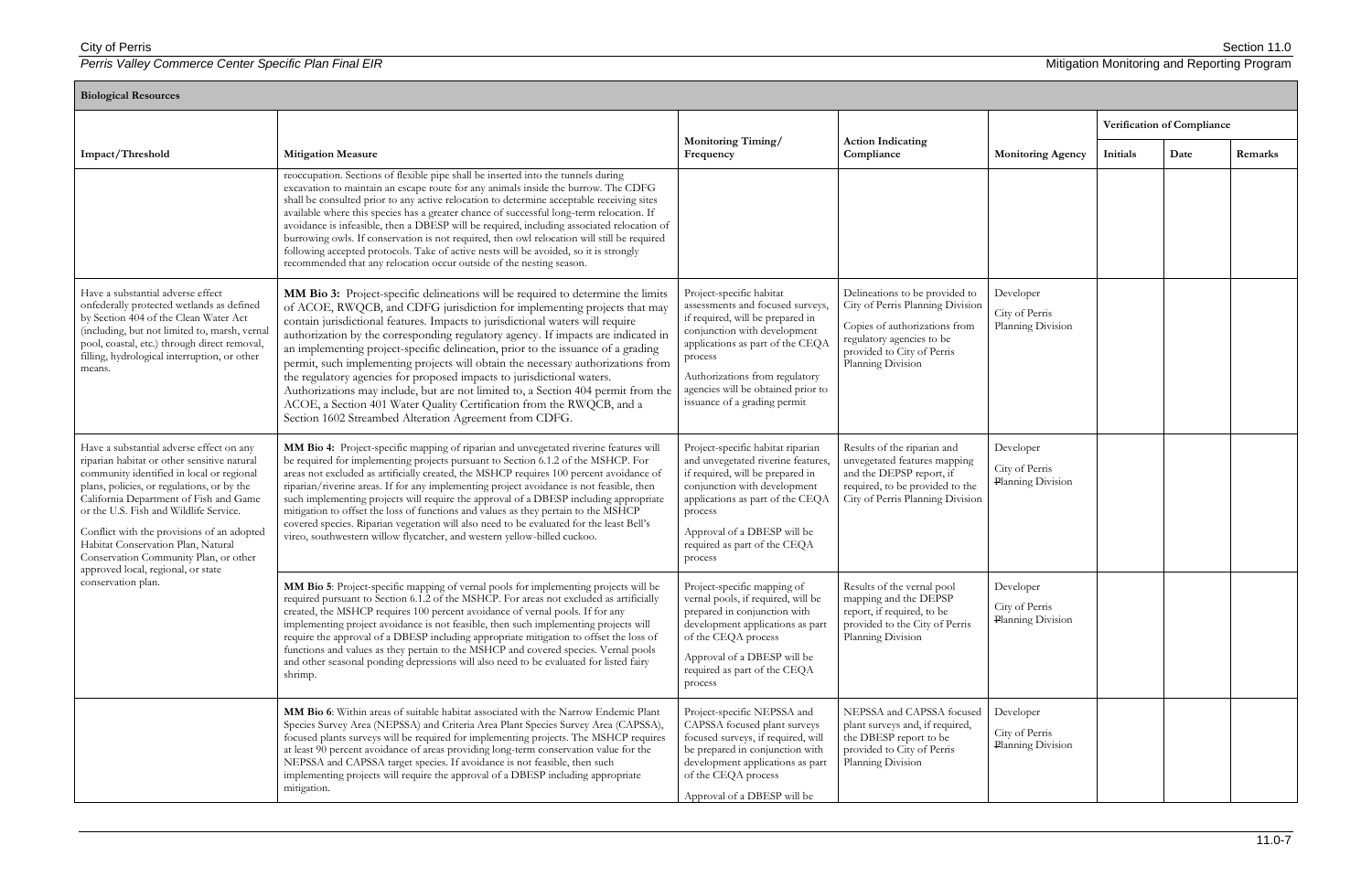### City of Perris Section 11.0

 $\overline{\phantom{a}}$ 

**Perris Valley Commerce Center Specific Plan Final EIR** Mitigation Monitoring and Reporting Program Mitigation Monitoring and Reporting Program

| <b>Cultural Resources</b>                                                                                                                                        |                                                                                                                                                                                                                                                                                                                                                                                                                                                                                                                                                                                                                                                                                                                                                                                                                                                                                                                                                                                                                                                                                                                                                                                                                                                                                                                                                                                                                                                                                                                                                                                                                                                                                                                                                                                                                                 |                                                                                              |                                                                                       |                                     |          |                            |         |  |  |
|------------------------------------------------------------------------------------------------------------------------------------------------------------------|---------------------------------------------------------------------------------------------------------------------------------------------------------------------------------------------------------------------------------------------------------------------------------------------------------------------------------------------------------------------------------------------------------------------------------------------------------------------------------------------------------------------------------------------------------------------------------------------------------------------------------------------------------------------------------------------------------------------------------------------------------------------------------------------------------------------------------------------------------------------------------------------------------------------------------------------------------------------------------------------------------------------------------------------------------------------------------------------------------------------------------------------------------------------------------------------------------------------------------------------------------------------------------------------------------------------------------------------------------------------------------------------------------------------------------------------------------------------------------------------------------------------------------------------------------------------------------------------------------------------------------------------------------------------------------------------------------------------------------------------------------------------------------------------------------------------------------|----------------------------------------------------------------------------------------------|---------------------------------------------------------------------------------------|-------------------------------------|----------|----------------------------|---------|--|--|
| Impact/Threshold                                                                                                                                                 | <b>Mitigation Measure</b>                                                                                                                                                                                                                                                                                                                                                                                                                                                                                                                                                                                                                                                                                                                                                                                                                                                                                                                                                                                                                                                                                                                                                                                                                                                                                                                                                                                                                                                                                                                                                                                                                                                                                                                                                                                                       | <b>Monitoring Timing/</b>                                                                    | <b>Action Indicating</b><br>Compliance                                                | <b>Monitoring Agency</b>            |          | Verification of Compliance |         |  |  |
|                                                                                                                                                                  |                                                                                                                                                                                                                                                                                                                                                                                                                                                                                                                                                                                                                                                                                                                                                                                                                                                                                                                                                                                                                                                                                                                                                                                                                                                                                                                                                                                                                                                                                                                                                                                                                                                                                                                                                                                                                                 | Frequency                                                                                    |                                                                                       |                                     | Initials | Date                       | Remarks |  |  |
| The project would cause a substantial<br>adverse change in the significance of a<br>historical resource as defined in Section<br>15064.5 of the CEQA Guidelines. | MM Cultural 1: Prior to the consideration by the City of Perris of implementing<br>development or infrastructure projects for properties that are vacant, undeveloped, or<br>considered to be sensitive for cultural resources by the City of Perris Planning Division, a<br>Phase I Cultural Resources Study of the subject property prepared in accordance with<br>the protocol of the City of Perris by a professional archeologist <sup>1</sup> shall be submitted to the<br>City of Perris Planning Division for review and approval. The Phase I Cultural Resources<br>Study shall determine whether the subject implementing development would potentially<br>cause a substantial adverse change to any significant paleontological, archaeological, or<br>historic resources. The Phase I Cultural Resources Study shall be prepared to meet the<br>standards established by Riverside County and shall, at a minimum, include the results of<br>the following:<br>Records searches at the Eastern Information Center (EIC), the National or State Registry<br>of Historic Places and any appropriate public, private, and tribal archives.<br>Sacred Lands File record search with the NAHC followed by project scoping with tribes<br>recommended by the NAHC.<br>Field survey of the implementing development or infrastructure project site.<br>The proponents of the subject implementing development projects and the professional<br>archaeologists are also encouraged to contact the local Native American tribes (as<br>identified by the California Native Heritage Commission and the City of Perris) to obtain<br>input regarding the potential for native American resources to occur at the project site.<br>Measures shall be identified to mitigate the known and potential significant effects of the | In conjunction with development<br>applications, and prior to issuance<br>of grading permits | Submittal of a Phase I Cultural<br>Resources Study and issuance<br>of grading permits | City of Perris<br>Planning Division |          |                            |         |  |  |
|                                                                                                                                                                  | implementing development or infrastructure project, if any. Mitigation for historic<br>resources shall be considered in the following order of preference:<br>Avoidance.<br>Changes to the structure provided pursuant to the Secretary of Interior's Standards.                                                                                                                                                                                                                                                                                                                                                                                                                                                                                                                                                                                                                                                                                                                                                                                                                                                                                                                                                                                                                                                                                                                                                                                                                                                                                                                                                                                                                                                                                                                                                                |                                                                                              |                                                                                       |                                     |          |                            |         |  |  |
|                                                                                                                                                                  | Relocation of the structure.                                                                                                                                                                                                                                                                                                                                                                                                                                                                                                                                                                                                                                                                                                                                                                                                                                                                                                                                                                                                                                                                                                                                                                                                                                                                                                                                                                                                                                                                                                                                                                                                                                                                                                                                                                                                    |                                                                                              |                                                                                       |                                     |          |                            |         |  |  |
|                                                                                                                                                                  | Recordation of the structure to Historic American Buildings Survey (HABS)/Historic<br>American Engineering Record (HAER) standard if demolition is allowed.                                                                                                                                                                                                                                                                                                                                                                                                                                                                                                                                                                                                                                                                                                                                                                                                                                                                                                                                                                                                                                                                                                                                                                                                                                                                                                                                                                                                                                                                                                                                                                                                                                                                     |                                                                                              |                                                                                       |                                     |          |                            |         |  |  |
|                                                                                                                                                                  | Avoidance is the preferred treatment for known significant prehistoric and historical<br>archaeological sites, and sites containing Native American human remains. Where<br>feasible, plans for implementing projects shall be developed to avoid known significant                                                                                                                                                                                                                                                                                                                                                                                                                                                                                                                                                                                                                                                                                                                                                                                                                                                                                                                                                                                                                                                                                                                                                                                                                                                                                                                                                                                                                                                                                                                                                             |                                                                                              |                                                                                       |                                     |          |                            |         |  |  |

<sup>&</sup>lt;sup>1</sup> For the purpose of this measure, the City of Perris considers professional archaeologists to be those who meet the United States Secretary of the Interior's standards for recognition as a professional, including an adv and the local experience necessary to evaluate the specific project. The professional archaeologist must also meet the minimum criteria for recognition by the Register for Professional Archaeologists (RPA), although member

| <b>Biological Resources</b> |                           |                                         |                                        |                          |                                   |      |         |  |
|-----------------------------|---------------------------|-----------------------------------------|----------------------------------------|--------------------------|-----------------------------------|------|---------|--|
|                             |                           |                                         |                                        |                          | <b>Verification of Compliance</b> |      |         |  |
| Impact/Threshold            | <b>Mitigation Measure</b> | <b>Monitoring Timing/</b><br>Frequency  | <b>Action Indicating</b><br>Compliance | <b>Monitoring Agency</b> | Initials                          | Date | Remarks |  |
|                             |                           | required as part of the CEQA<br>process |                                        |                          |                                   |      |         |  |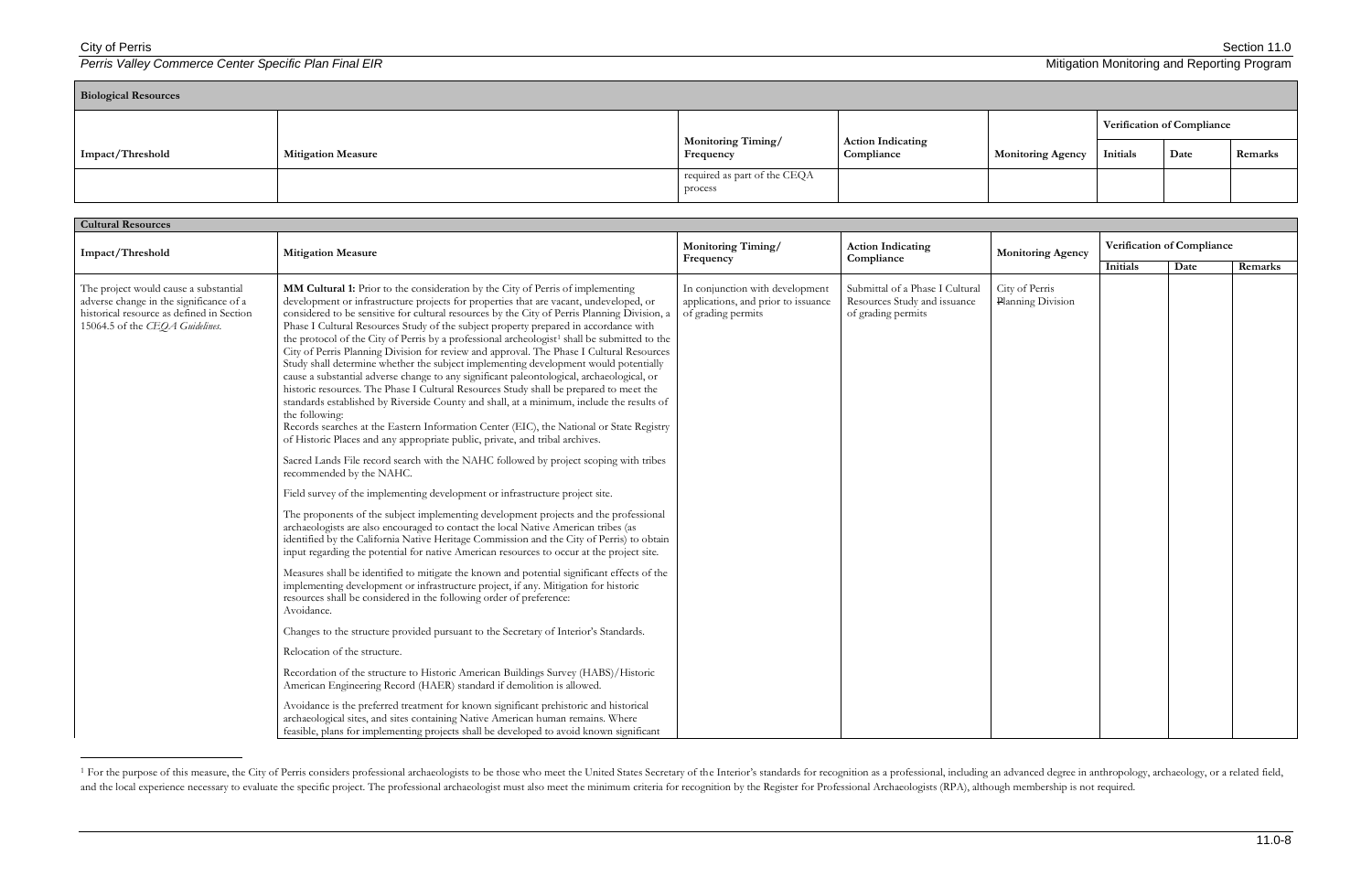$\overline{a}$ 

**Perris Valley Commerce Center Specific Plan Final EIR** Mitigation Monitoring and Reporting Program Mitigation Monitoring and Reporting Program

| <b>Cultural Resources</b> |                                                                                                                                                                                                                                                                                                                                                                                                                                                                                                                                                                                                                                                                                                                                                                                                                                                                                                                                                                                                                                                                                                                                                                                                                                                                |                                                                                              |                                                                                                                       |                                     |                            |      |         |  |  |
|---------------------------|----------------------------------------------------------------------------------------------------------------------------------------------------------------------------------------------------------------------------------------------------------------------------------------------------------------------------------------------------------------------------------------------------------------------------------------------------------------------------------------------------------------------------------------------------------------------------------------------------------------------------------------------------------------------------------------------------------------------------------------------------------------------------------------------------------------------------------------------------------------------------------------------------------------------------------------------------------------------------------------------------------------------------------------------------------------------------------------------------------------------------------------------------------------------------------------------------------------------------------------------------------------|----------------------------------------------------------------------------------------------|-----------------------------------------------------------------------------------------------------------------------|-------------------------------------|----------------------------|------|---------|--|--|
| Impact/Threshold          | <b>Mitigation Measure</b>                                                                                                                                                                                                                                                                                                                                                                                                                                                                                                                                                                                                                                                                                                                                                                                                                                                                                                                                                                                                                                                                                                                                                                                                                                      | <b>Monitoring Timing/</b><br>Frequency                                                       | <b>Action Indicating</b><br>Compliance                                                                                | <b>Monitoring Agency</b>            | Verification of Compliance |      |         |  |  |
|                           | archaeological resources and sites containing human remains. Where avoidance of<br>construction impacts is possible, the implementing projects shall be designed and<br>landscaped in a manner, which will ensure that indirect impacts from increased public<br>availability to these sites are avoided. Where avoidance is selected, archaeological<br>resource sites and sites containing Native American human remains shall be placed<br>within permanent conservation easements or dedicated open space areas.<br>The Phase I Cultural Resources Study submitted for each implementing development or<br>infrastructure project shall have been completed no more than three (3) years prior to the<br>submittal of the application for the subject implementing development project or the<br>start of construction of an implementing infrastructure project.                                                                                                                                                                                                                                                                                                                                                                                          |                                                                                              |                                                                                                                       |                                     | Initials                   | Date | Remarks |  |  |
|                           | MM Cultural 2: If the Phase I Cultural Resources Study required under MM<br><b>Cultural 1</b> determines that monitoring during construction by a professional<br>archaeologist is needed for the implementing development project; the project<br>proponent shall retain a professional archaeologist prior to the issuance of<br>grading permits. The task of the archaeologist shall be to verify implementation<br>of the mitigation measures identified in the approved Phase I Cultural Resources<br>Study and to monitor the initial ground-altering activities <sup>2</sup> at the subject site for<br>the unearthing of previously unknown archaeological and/or cultural resources.<br>Selection of the archaeologist shall be subject to the approval of the City of<br>Perris Planning Manager and no grading activities shall occur at the site until the<br>archaeologist has been approved by the City.                                                                                                                                                                                                                                                                                                                                         | In conjunction with development<br>applications, and prior to issuance<br>of grading permits | Retention of professional<br>archaeologist/ongoing<br>monitoring/submittal of<br>Report of Findings, if<br>applicable | City of Perris<br>Planning Division |                            |      |         |  |  |
|                           | The archaeological monitor shall be responsible for maintaining daily field notes,<br>a photographic record, and reporting all finds in a timely manner. The<br>archaeologist shall also be equipped to record and salvage cultural resources that<br>may be unearthed during initial ground-altering activities. The archaeologist shall<br>be empowered to temporarily halt or divert construction equipment to allow<br>recording and removal of the unearthed resources.                                                                                                                                                                                                                                                                                                                                                                                                                                                                                                                                                                                                                                                                                                                                                                                   |                                                                                              |                                                                                                                       |                                     |                            |      |         |  |  |
|                           | In the event that cultural resources are discovered at the development site, the<br>handling of the discovered resources will differ. However, it is understood that<br>all artifacts with the exception of human remains and related grave goods or<br>sacred objects belong to the property owner. All artifacts discovered at the<br>development site shall be inventoried and analyzed by the professional<br>archaeologist. If any artifacts of Native American origin are discovered, all<br>activities in the immediate vicinity of the find shall stop, the project developer<br>and project archaeologist shall notify the City of Perris Planning Division, the<br>Pechanga Band of Luiseño Indians and the Soboba Band of Mission Indians,<br>and a Native American observer of Luiseño descent shall be asked retained to<br>help analyze the Native American artifacts for identification as everyday life<br>and/or religious or sacred items, cultural affiliation, temporal placement, and<br>function, as deemed possible. The significance of Native American resources<br>shall be evaluated in accordance with the provisions of CEQA and shall consider<br>the religious beliefs, customs, and practices of the Luiseño tribes. All items |                                                                                              |                                                                                                                       |                                     |                            |      |         |  |  |

<sup>&</sup>lt;sup>2</sup> For the purpose of this measure, ground-altering activities include, but are not limited to, debris removal, vegetation removal, tree removal, grading, trenching, or other site preparation activities. Initial ground-al activities. Materials that have already been disturbed by construction-related activities do not require subsequent monitoring.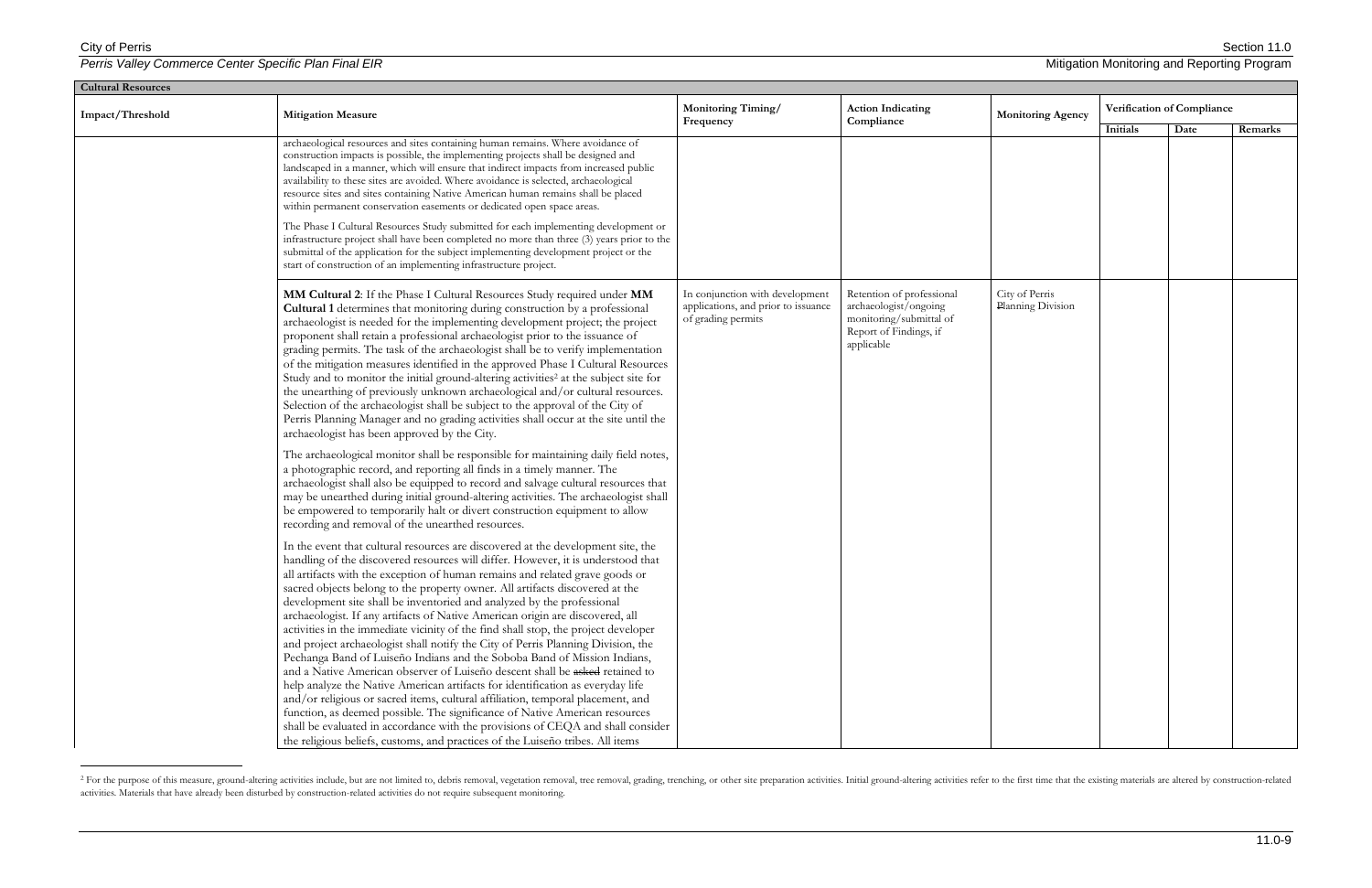| <b>Cultural Resources</b>                                                             |                                                                                                                                                                                                                                                                                                                                                                                                                                                                                                                                                                                                                                                                                                                                                                                                                                                                                                                                                                                                                                                                                                                                                                                                                                                                                                                                                                                                                                                                                                                                                                                                                                       |                                                                                                                                            |                                                                                                                       |                                     |                            |      |         |  |  |  |
|---------------------------------------------------------------------------------------|---------------------------------------------------------------------------------------------------------------------------------------------------------------------------------------------------------------------------------------------------------------------------------------------------------------------------------------------------------------------------------------------------------------------------------------------------------------------------------------------------------------------------------------------------------------------------------------------------------------------------------------------------------------------------------------------------------------------------------------------------------------------------------------------------------------------------------------------------------------------------------------------------------------------------------------------------------------------------------------------------------------------------------------------------------------------------------------------------------------------------------------------------------------------------------------------------------------------------------------------------------------------------------------------------------------------------------------------------------------------------------------------------------------------------------------------------------------------------------------------------------------------------------------------------------------------------------------------------------------------------------------|--------------------------------------------------------------------------------------------------------------------------------------------|-----------------------------------------------------------------------------------------------------------------------|-------------------------------------|----------------------------|------|---------|--|--|--|
| Impact/Threshold                                                                      | <b>Mitigation Measure</b>                                                                                                                                                                                                                                                                                                                                                                                                                                                                                                                                                                                                                                                                                                                                                                                                                                                                                                                                                                                                                                                                                                                                                                                                                                                                                                                                                                                                                                                                                                                                                                                                             | Monitoring Timing/<br>Frequency                                                                                                            | <b>Action Indicating</b><br>Compliance                                                                                | <b>Monitoring Agency</b>            | Verification of Compliance |      |         |  |  |  |
|                                                                                       | found in association with Native American human remains will be considered<br>grave goods or sacred in origin and subject to special handling (see MM<br>Cultural 6, below). Native American artifacts that cannot be avoided or<br>relocated at the project site will be prepared in a manner for curation and the<br>archaeological consultant will deliver the materials to an accredited curation<br>facility approved by the City of Perris within a reasonable amount of time.<br>Non-Native American artifacts will be inventoried, assessed, and analyzed for<br>cultural affiliation, personal affiliation (prior ownership), function, and temporal<br>placement. Subsequent to analysis and reporting, these artifacts will be subjected<br>to curation or returned to the property owner, as deemed appropriate.<br>Once ground-altering activities have ceased or the professional archaeologist<br>determines that monitoring activities are no longer necessary, monitoring<br>activities may be discontinued following notification to the City of Perris<br>Planning Division.<br>A report of findings, including an itemized inventory of recovered artifacts, shall<br>be prepared upon completion of the steps outlined above. The report shall<br>include a discussion of the significance of all recovered artifacts. The report and<br>inventory, when submitted to the City of Perris Planning Division, will signify<br>completion of the program to mitigate impacts to archaeological and/or cultural<br>resources. A copy of the report shall also be filed with the Eastern Information<br>Center (EIC). |                                                                                                                                            |                                                                                                                       |                                     | Initials                   | Date | Remarks |  |  |  |
|                                                                                       | MM Cultural 3 If the Phase I Cultural Resources Study required under MM<br>Cultural 1 determines that monitoring during construction by both a<br>professional archaeologist and a Native American representative is needed for<br>the implementing development project, the project proponent shall retain a<br>professional archaeologist and a Native American representative of Luiseño<br>descent prior to the issuance of grading permits. The professional archaeologist<br>and Native American observer shall be required on site during all initial ground-<br>altering activities. The Native American observer shall have the authority to<br>temporarily divert, redirect, or halt the ground disturbance activities to allow the<br>evaluation of cultural resources with the project archaeologist. The evaluation<br>and treatment provisions of mitigation measure MM Cultural 2 shall apply to<br>this measure.                                                                                                                                                                                                                                                                                                                                                                                                                                                                                                                                                                                                                                                                                                      | Monitors retained prior to<br>issuance of grading permits.<br>Monitoring shall take place during<br>all initial ground-altering activities | Retention of professional<br>archaeologist/ongoing<br>monitoring/submittal of<br>Report of Findings, if<br>applicable | City of Perris<br>Planning Division |                            |      |         |  |  |  |
|                                                                                       | MM Cultural 4 In the event that cultural resources are discovered at a<br>development site that is not monitored by a professional archaeologist, all<br>activities in the immediate vicinity of the find shall stop, the project developer<br>shall notify the City of Perris Planning Division, and the project developer shall<br>retain a professional archaeologist to analyze the find for identification as<br>prehistoric and historical archaeological resources. The evaluation and treatment<br>provisions of mitigation measure MM Cultural 2 shall apply to this measure.                                                                                                                                                                                                                                                                                                                                                                                                                                                                                                                                                                                                                                                                                                                                                                                                                                                                                                                                                                                                                                                | Ongoing during construction                                                                                                                | Retention of professional<br>archaeologist/ongoing<br>monitoring/submittal of<br>Report of Findings, if<br>applicable | City of Perris<br>Planning Division |                            |      |         |  |  |  |
| The project would directly or indirectly<br>destroy a unique paleontological resource | MM Cultural 5: Prior to grading for projects requiring subsurface excavation<br>that exceeds five (5)feet in depth, proponents of the subject implementing                                                                                                                                                                                                                                                                                                                                                                                                                                                                                                                                                                                                                                                                                                                                                                                                                                                                                                                                                                                                                                                                                                                                                                                                                                                                                                                                                                                                                                                                            | Prior to issuance of grading<br>permits                                                                                                    | Retention of professional<br>paleontologist/ongoing<br>monitoring/submittal of                                        | City of Perris<br>Planning Division |                            |      |         |  |  |  |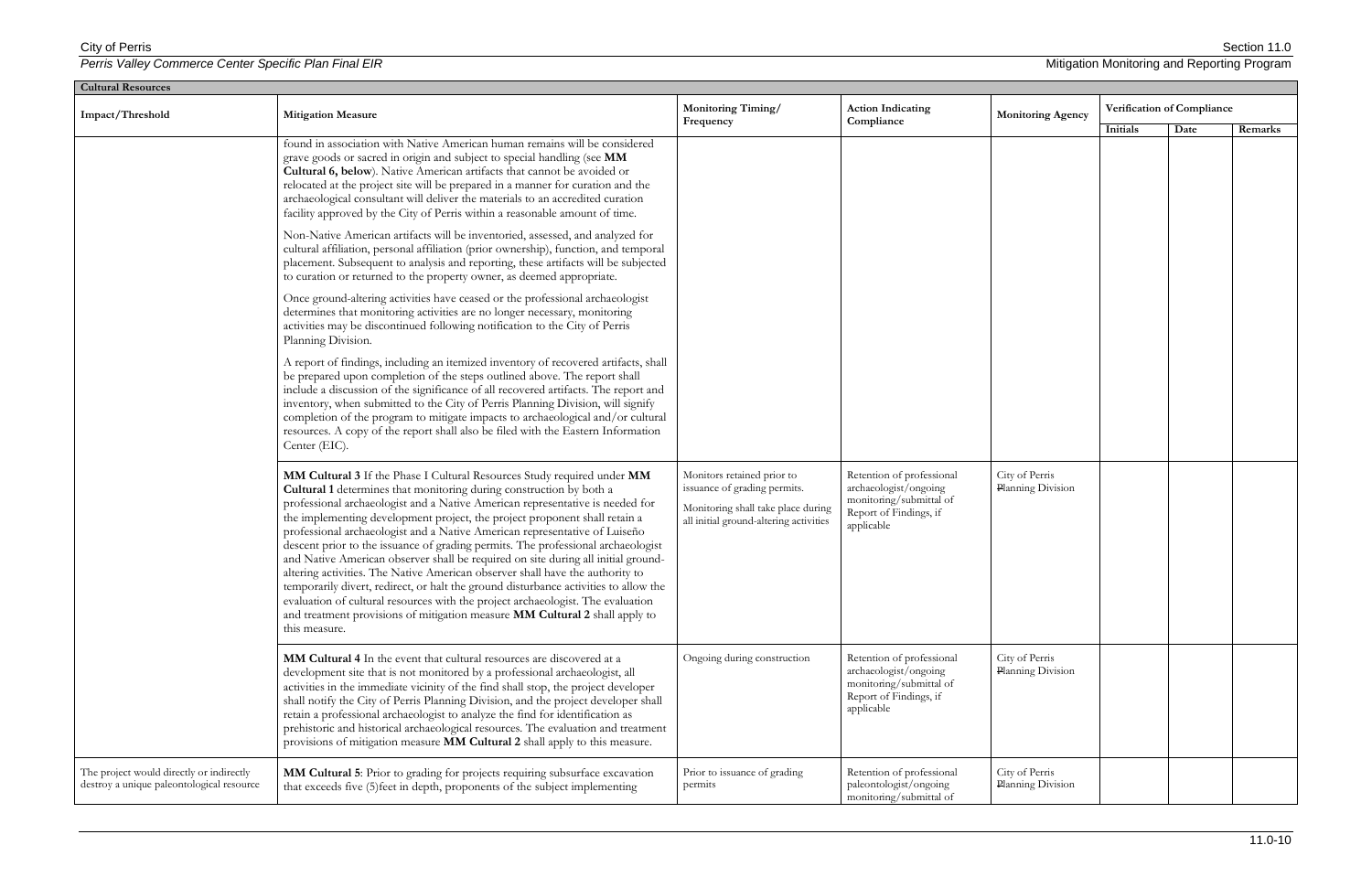$\overline{a}$ 

**Perris Valley Commerce Center Specific Plan Final EIR** Mitigation Monitoring and Reporting Program

| <b>Cultural Resources</b>                                                                                                                                        |                                                                                                                                                                                                                                                                                                                                                                                                                                                                                                                                                                                                                                                                                                                                                                                                                                                                                                                                                                                                                                                                                                                                                                                                                                                                                                                                                                                                                                                                                                                                                                                                                                                                                                                                                                                                                                                                                                                                        |                                                    |                                                                                     |                                     |                            |      |         |
|------------------------------------------------------------------------------------------------------------------------------------------------------------------|----------------------------------------------------------------------------------------------------------------------------------------------------------------------------------------------------------------------------------------------------------------------------------------------------------------------------------------------------------------------------------------------------------------------------------------------------------------------------------------------------------------------------------------------------------------------------------------------------------------------------------------------------------------------------------------------------------------------------------------------------------------------------------------------------------------------------------------------------------------------------------------------------------------------------------------------------------------------------------------------------------------------------------------------------------------------------------------------------------------------------------------------------------------------------------------------------------------------------------------------------------------------------------------------------------------------------------------------------------------------------------------------------------------------------------------------------------------------------------------------------------------------------------------------------------------------------------------------------------------------------------------------------------------------------------------------------------------------------------------------------------------------------------------------------------------------------------------------------------------------------------------------------------------------------------------|----------------------------------------------------|-------------------------------------------------------------------------------------|-------------------------------------|----------------------------|------|---------|
| Impact/Threshold                                                                                                                                                 | <b>Mitigation Measure</b>                                                                                                                                                                                                                                                                                                                                                                                                                                                                                                                                                                                                                                                                                                                                                                                                                                                                                                                                                                                                                                                                                                                                                                                                                                                                                                                                                                                                                                                                                                                                                                                                                                                                                                                                                                                                                                                                                                              | Monitoring Timing/<br>Frequency                    | <b>Action Indicating</b><br>Compliance                                              | <b>Monitoring Agency</b>            | Verification of Compliance |      |         |
| or site or unique geologic feature.                                                                                                                              | development projects shall retain a professional paleontologist to verify<br>implementation of the mitigation measures identified in the approved Phase I<br>Cultural Resources Study and to monitor the subsurface excavation that exceed<br>five (5) feet in depth. Selection of the paleontologist shall be subject to the<br>approval of the City of Perris Planning Manager and no grading activities shall<br>occur at the site until the paleontologist has been approved by the City.<br>Monitoring should be restricted to undisturbed subsurface areas of older<br>alluvium, which might be present below the surface. The paleontologist shall be<br>prepared to quickly salvage fossils as they are unearthed to avoid construction<br>delays. The paleontologist shall also remove samples of sediments which are<br>likely to contain the remains of small fossil invertebrates and vertebrates. The<br>paleontologist shall have the power to temporarily halt or divert grading<br>equipment to allow for removal of abundant or large specimens.<br>Collected samples of sediments shall be washed to recover small invertebrate and<br>vertebrate fossils. Recovered specimens shall be prepared so that they can be<br>identified and permanently preserved. Specimens shall be identified and curated<br>and placed into an accredited repository (such as the Western Science Center or<br>the Riverside Metropolitan Museum) with permanent curation and retrievable<br>storage.<br>A report of findings, including an itemized inventory of recovered specimens,<br>shall be prepared upon completion of the steps outlined above. The report shall<br>include a discussion of the significance of all recovered specimens. The report<br>and inventory, when submitted to the City of Perris Planning Division, will<br>signify completion of the program to mitigate impacts to paleontological<br>resources. | Ongoing monitoring during<br>subsurface excavation | Report of Findings, if<br>applicable                                                |                                     | Initials                   | Date | Remarks |
| The project would cause a substantial<br>adverse change in the significance of a<br>historical resource as defined in Section<br>15064.5 of the CEQA Guidelines. | MM Cultural 6: In the event that human remains (or remains that may be<br>human) are discovered at the implementing development project site during<br>grading or earthmoving, the construction contractors shall immediately stop all<br>activities in the immediate area of the find. The project proponent shall then<br>inform the Riverside County Coroner and the City of Perris Planning Division<br>and the coroner will be permitted to examine the remains.<br>If the coroner determines that the remains are of Native American origin, the<br>coroner will notify the NAHC and the Commission will identify the "Most<br>Likely Descendent" (MLD). <sup>3</sup> Despite the affiliation of any Native American<br>representatives at the site, the Commission's identification of the MLD will<br>stand. The MLD shall be granted access to inspect the site of the discovery of<br>the Native American human remains and may recommend to the project<br>proponent means for treatment or disposition, with appropriate dignity of the<br>human remains and any associated grave goods. The MLD shall complete their                                                                                                                                                                                                                                                                                                                                                                                                                                                                                                                                                                                                                                                                                                                                                                                                      | During construction activities                     | Coroner and NAHC contacted<br>and submittal of Report of<br>Findings, if applicable | City of Perris<br>Planning Division |                            |      |         |

<sup>&</sup>lt;sup>3</sup> The "Most Likely Descendent" ("MLD") is a reference used by the California Native American Heritage Commission to identify the individual or population most likely associated with any human remains that may be identifi 5097.98, the Native American Heritage Commission has the authority to name the MLD for any specific project and this identification is based on a report of Native American remains through the County Coroner's office. In th identify any Luiseño descendent, but generally names the Soboba or Pechanga bands of Mission Indians (both Luiseño populations) and alternates between the two groups. The City of Perris will recognize any MLD identified by particular population. In cases where the Native American Heritage Commission is not tasked with the identification of a Native American representative, the City of Perris reserves the right to make an independent decision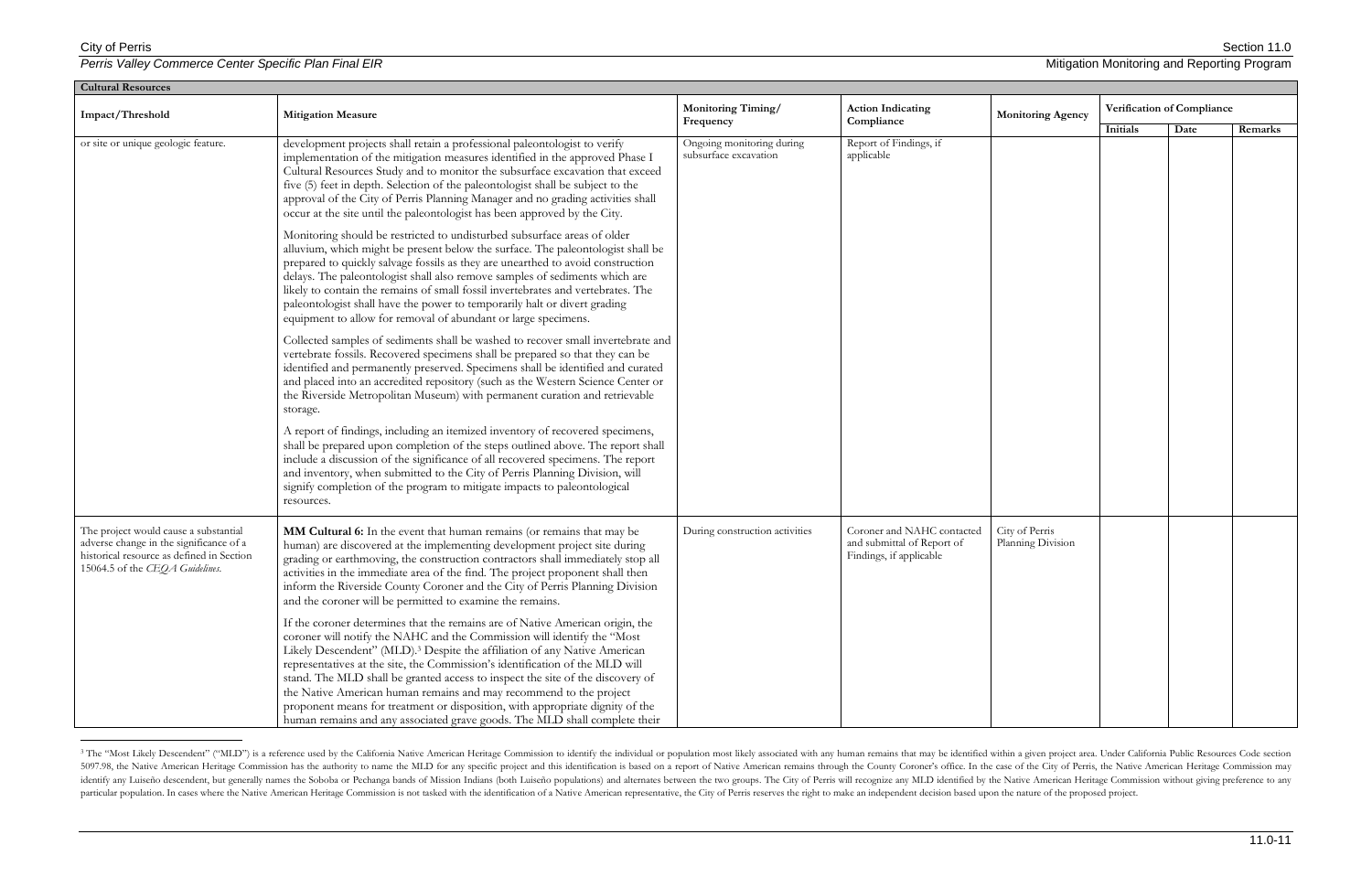| <b>Cultural Resources</b> |                                                                                                                                                                                                                                                                                                                                                                                 |                    |                                        |                          |                            |      |         |  |
|---------------------------|---------------------------------------------------------------------------------------------------------------------------------------------------------------------------------------------------------------------------------------------------------------------------------------------------------------------------------------------------------------------------------|--------------------|----------------------------------------|--------------------------|----------------------------|------|---------|--|
| Impact/Threshold          | <b>Mitigation Measure</b>                                                                                                                                                                                                                                                                                                                                                       | Monitoring Timing/ | <b>Action Indicating</b><br>Compliance | <b>Monitoring Agency</b> | Verification of Compliance |      |         |  |
|                           |                                                                                                                                                                                                                                                                                                                                                                                 | Frequency          |                                        |                          | Initials                   | Date | Remarks |  |
|                           | inspection and make recommendations or preferences for treatment within 48<br>hours of being granted access to the site. The disposition of the remains will be<br>determined in consultation with the City of Perris, the project proponent, and<br>the MLD. The City of Perris will be responsible for the final decision, based<br>upon input from the various stakeholders. |                    |                                        |                          |                            |      |         |  |
|                           | If the human remains are determined to be other than Native American in<br>origin, but still of archaeological value, the remains will be recovered for analysis<br>and subject to curation or reburial at the expense of the project proponent. If<br>deemed appropriate, the remains will be recovered by the coroner and handled<br>through the Coroner's Office.            |                    |                                        |                          |                            |      |         |  |
|                           | Coordination with the Coroner's Office will be through the City of Perris and in<br>consultation with the various stakeholders.                                                                                                                                                                                                                                                 |                    |                                        |                          |                            |      |         |  |
|                           | The specific locations of Native American burials and reburials will be<br>proprietary and not disclosed to the general public. The locations will be<br>documented by the consulting archaeologist in conjunction with the various<br>stakeholders and a report of findings shall be filed with the Eastern Information<br>Center (EIC).                                       |                    |                                        |                          |                            |      |         |  |

| <b>Geology and Soils</b>                                                                                                                                                                                                                                                                                                                                                                                                                      |                                                                                                                                                                                                                                                                                                                                                                                                                                                                                                                                                                                                                                                                                            |                                                                                              |                                        |                                                        |          |                                    |         |
|-----------------------------------------------------------------------------------------------------------------------------------------------------------------------------------------------------------------------------------------------------------------------------------------------------------------------------------------------------------------------------------------------------------------------------------------------|--------------------------------------------------------------------------------------------------------------------------------------------------------------------------------------------------------------------------------------------------------------------------------------------------------------------------------------------------------------------------------------------------------------------------------------------------------------------------------------------------------------------------------------------------------------------------------------------------------------------------------------------------------------------------------------------|----------------------------------------------------------------------------------------------|----------------------------------------|--------------------------------------------------------|----------|------------------------------------|---------|
| Impact/Threshold                                                                                                                                                                                                                                                                                                                                                                                                                              | <b>Mitigation Measure</b>                                                                                                                                                                                                                                                                                                                                                                                                                                                                                                                                                                                                                                                                  | <b>Monitoring Timing/</b><br>Frequency                                                       | <b>Action Indicating</b><br>Compliance | <b>Monitoring Agency</b>                               | Initials | Verification of Compliance<br>Date | Remarks |
| Expose people or property to substantial<br>adverse effects, including the risk of loss,<br>injury, or death involving seismic-related<br>ground failure, including liquefaction.<br>Be located on a geologic unit or soil that is<br>unstable, or that would become unstable as<br>a result of the proposed project, and<br>potentially result in on- or off-site landslide,<br>lateral spreading, subsidence, liquefaction,<br>or collapse. | MM Geo 1: Concurrent with the City of Perris' review of implementing development<br>projects, the project proponent of the implementing development project shall submit a<br>geotechnical report prepared by a registered geotechnical engineer and a qualified<br>engineering geologist to the City of Perris Public Works/Engineering Administration<br>Division for its review and approval. The geotechnical report shall assess the soil stability<br>within the implementing development project affecting individual lots and building pads,<br>and shall describe the methodology (e.g., over-excavated, backfilled, compaction) being<br>used to implement the project's design. | In conjunction with development<br>applications, and prior to<br>issuance of grading permits | Submittal of geotechnical<br>report    | City of Perris Public<br>Works/Engineering<br>Division |          |                                    |         |

| <b>Hazards and Hazardous Materials</b>                                                                                                                                |                                                                                                                                                                                                                                                                                                                                                                |                                                                                                                        |                                                           |                                     |                                   |      |         |
|-----------------------------------------------------------------------------------------------------------------------------------------------------------------------|----------------------------------------------------------------------------------------------------------------------------------------------------------------------------------------------------------------------------------------------------------------------------------------------------------------------------------------------------------------|------------------------------------------------------------------------------------------------------------------------|-----------------------------------------------------------|-------------------------------------|-----------------------------------|------|---------|
| Impact/Threshold                                                                                                                                                      | <b>Mitigation Measure</b>                                                                                                                                                                                                                                                                                                                                      | <b>Monitoring Timing/</b><br>Frequency                                                                                 | <b>Action Indicating</b><br>Compliance                    | <b>Monitoring Agency</b>            | <b>Verification of Compliance</b> |      |         |
|                                                                                                                                                                       |                                                                                                                                                                                                                                                                                                                                                                |                                                                                                                        |                                                           |                                     | Initials                          | Date | Remarks |
| Emit hazardous emissions or handle<br>hazardous or acutely hazardous materials,<br>substances, or waste within one-quarter<br>mile of an existing or proposed school. | MM Haz 1: Any proposed industrial uses located within one-quarter mile of Val Verde<br>High School (located at 972 Morgan Street, between Nevada Road and Webster Avenue,<br>Perris, CA) or any other existing or proposed school shall perform project-level CEQA<br>review to determine the potential for project-specific impacts associated with hazardous | During the development<br>application review as part of f the<br>CEQA process for implementing<br>development projects | Certification of approval of<br>appropriate CEQA document | City of Perris<br>Planning Division |                                   |      |         |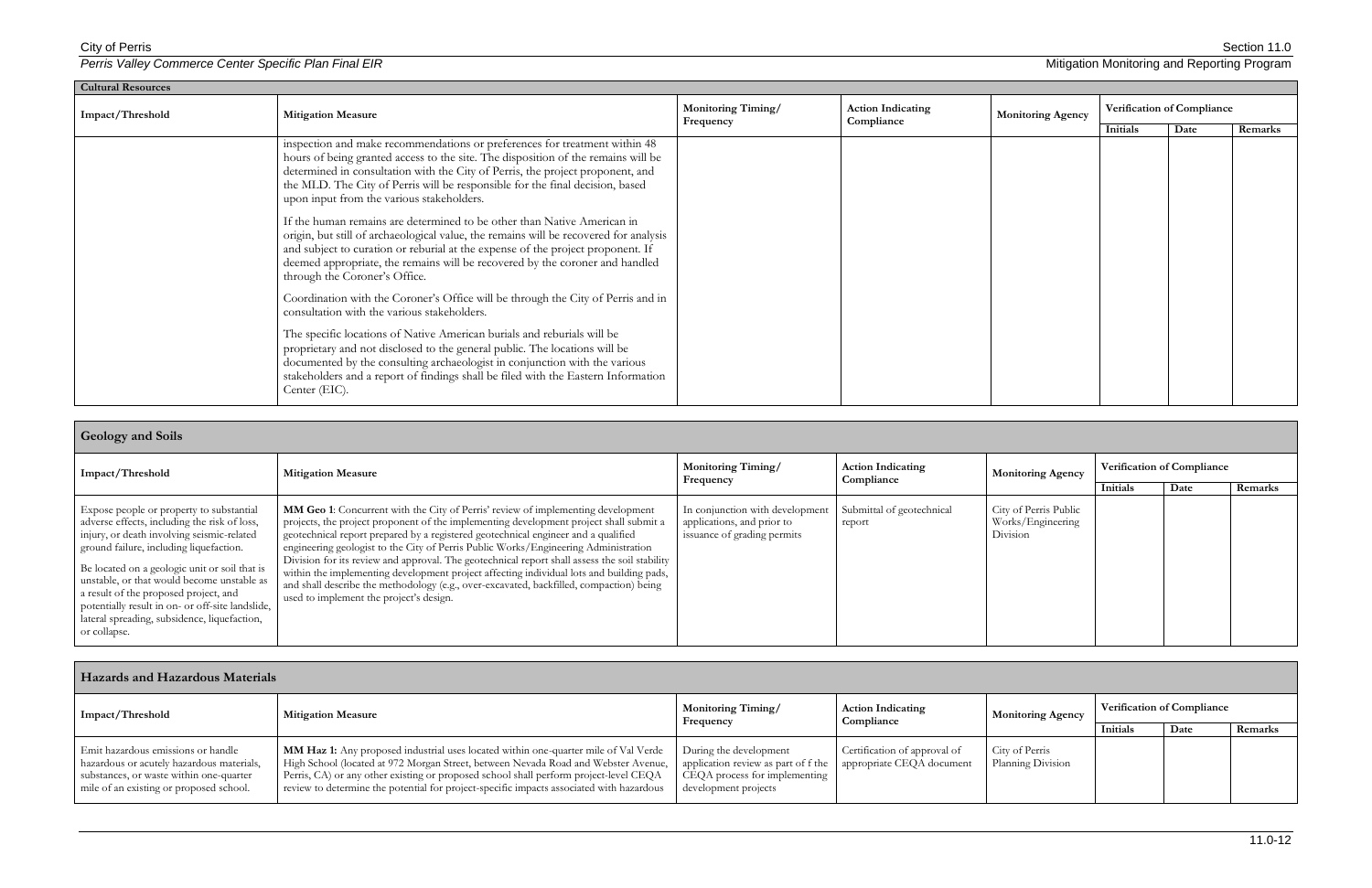| <b>Hazards and Hazardous Materials</b>                                                                                                                                                                                                                                       |                                                                                                                                                                                                                                                                                                                                                                                                                                                                                                                                                                                                                                                                                                                                                                                                                                                                                                                                                                                                                                                                                                                                                             |                                                                                                                                                                |                                                                                              |                                                                                                |          |                            |         |
|------------------------------------------------------------------------------------------------------------------------------------------------------------------------------------------------------------------------------------------------------------------------------|-------------------------------------------------------------------------------------------------------------------------------------------------------------------------------------------------------------------------------------------------------------------------------------------------------------------------------------------------------------------------------------------------------------------------------------------------------------------------------------------------------------------------------------------------------------------------------------------------------------------------------------------------------------------------------------------------------------------------------------------------------------------------------------------------------------------------------------------------------------------------------------------------------------------------------------------------------------------------------------------------------------------------------------------------------------------------------------------------------------------------------------------------------------|----------------------------------------------------------------------------------------------------------------------------------------------------------------|----------------------------------------------------------------------------------------------|------------------------------------------------------------------------------------------------|----------|----------------------------|---------|
| Impact/Threshold                                                                                                                                                                                                                                                             | <b>Mitigation Measure</b>                                                                                                                                                                                                                                                                                                                                                                                                                                                                                                                                                                                                                                                                                                                                                                                                                                                                                                                                                                                                                                                                                                                                   | <b>Monitoring Timing/</b><br>Frequency                                                                                                                         | <b>Action Indicating</b><br>Compliance                                                       | <b>Monitoring Agency</b>                                                                       |          | Verification of Compliance |         |
|                                                                                                                                                                                                                                                                              | emissions or the handling of hazardous or acutely hazardous materials, substances, or<br>waste.                                                                                                                                                                                                                                                                                                                                                                                                                                                                                                                                                                                                                                                                                                                                                                                                                                                                                                                                                                                                                                                             |                                                                                                                                                                |                                                                                              |                                                                                                | Initials | Date                       | Remarks |
| For a project located within an airport land<br>use plan or, where such a plan has not been<br>adopted, within two miles of a public<br>airport or public use airport, would the<br>project result in a safety hazard for people<br>residing or working in the project area. | MM Haz 2: Prior to the recordation of a final map, issuance of a building permit, or<br>conveyance to an entity exempt from the Subdivision Map Act, whichever occurs first,<br>the landowner shall convey an avigation easement to the MARB/March Inland Port<br>Airport Authority.                                                                                                                                                                                                                                                                                                                                                                                                                                                                                                                                                                                                                                                                                                                                                                                                                                                                        | Prior to the earliest of<br>recordation of a final map,<br>issuance of a building permit, or<br>conveyance to an entity exempt<br>from the Subdivision Map Act | Evidence of avigation easement<br>conveyance provided to City of<br>Perris Planning Division | City of Perris<br>Development<br>Services Department<br>March Inland Port<br>Airport Authority |          |                            |         |
|                                                                                                                                                                                                                                                                              | MM Haz 3: Any outdoor lighting installed shall be hooded or shielded to prevent either<br>the spillage of lumens or reflection into the sky or above the horizontal plane.                                                                                                                                                                                                                                                                                                                                                                                                                                                                                                                                                                                                                                                                                                                                                                                                                                                                                                                                                                                  | During plot plan/architectural<br>plan review                                                                                                                  | Approved plan                                                                                | City of Perris<br>Development<br>Services Department                                           |          |                            |         |
|                                                                                                                                                                                                                                                                              | MM Haz 4: The following notice shall be provided to all potential purchasers and<br>tenants:<br>"This property is presently located in the vicinity of an airport, within what is known as<br>an airport influence area. For that reason, the property may be subject to some of the<br>annoyances or inconveniences associated with proximity to airport operations (for<br>example, noise, vibration, or odors). Individual sensitivities to those annoyances can vary<br>from person to person. You may wish to consider what airport annoyances, if any, are<br>associated with the property before you complete your purchase and determine whether<br>they are acceptable to you. Business & Profession Code 11010 13(A)"                                                                                                                                                                                                                                                                                                                                                                                                                             | Prior to certificate of occupancy<br>for buildings and tenant<br>improvements within the PVCC                                                                  | Confirmation that purchasers<br>and tenants have been provided<br>notice                     | City of Perris<br>Development<br>Services Department                                           |          |                            |         |
|                                                                                                                                                                                                                                                                              | MM Haz 5: The following uses shall be prohibited:<br>Any use which would direct a steady light or flashing light of red, white, green, or amber<br>colors associated with airport operations toward an aircraft engaged in an initial straight<br>climb following takeoff or toward an aircraft engaged in a straight final approach toward<br>a landing at an airport, other than an FAA-approved navigational signal light or visual<br>approach slope indicator.<br>Any use which would cause sunlight to be reflected towards an aircraft engaged in an<br>initial straight climb following takeoff or towards an aircraft engaged in a straight final<br>approach towards a landing at an airport.<br>Any use which would generate smoke or water vapor or which would attract large<br>concentrations of birds, or which may otherwise affect safe air navigation within the<br>area.<br>Any use which would generate electrical interference that may be detrimental to the<br>operation of aircraft and/or aircraft instrumentation.<br>All retention and water quality basins shall be designed to dewater within 48 hours of a<br>rainfall event. | During plot plan/architectural<br>plan review                                                                                                                  | Approved plan                                                                                | City of Perris<br>Development<br>Services Department                                           |          |                            |         |
|                                                                                                                                                                                                                                                                              | MM Haz 6: A minimum of 45 days prior to submittal of an application for a building<br>permit for an implementing development project, the implementing development project<br>applicant shall consult with the City of Perris Planning Department in order to determine<br>whether any implementing project-related vertical structures or construction equipment<br>will encroach into the 100-to-1 imaginary surface surrounding the MARB. If it is                                                                                                                                                                                                                                                                                                                                                                                                                                                                                                                                                                                                                                                                                                       | A minimum of 45-day prior to<br>submittal of an application for a<br>building permit                                                                           | Consultation with City of Perris<br>Planning Division                                        | City of Perris<br>Development<br>Services Department                                           |          |                            |         |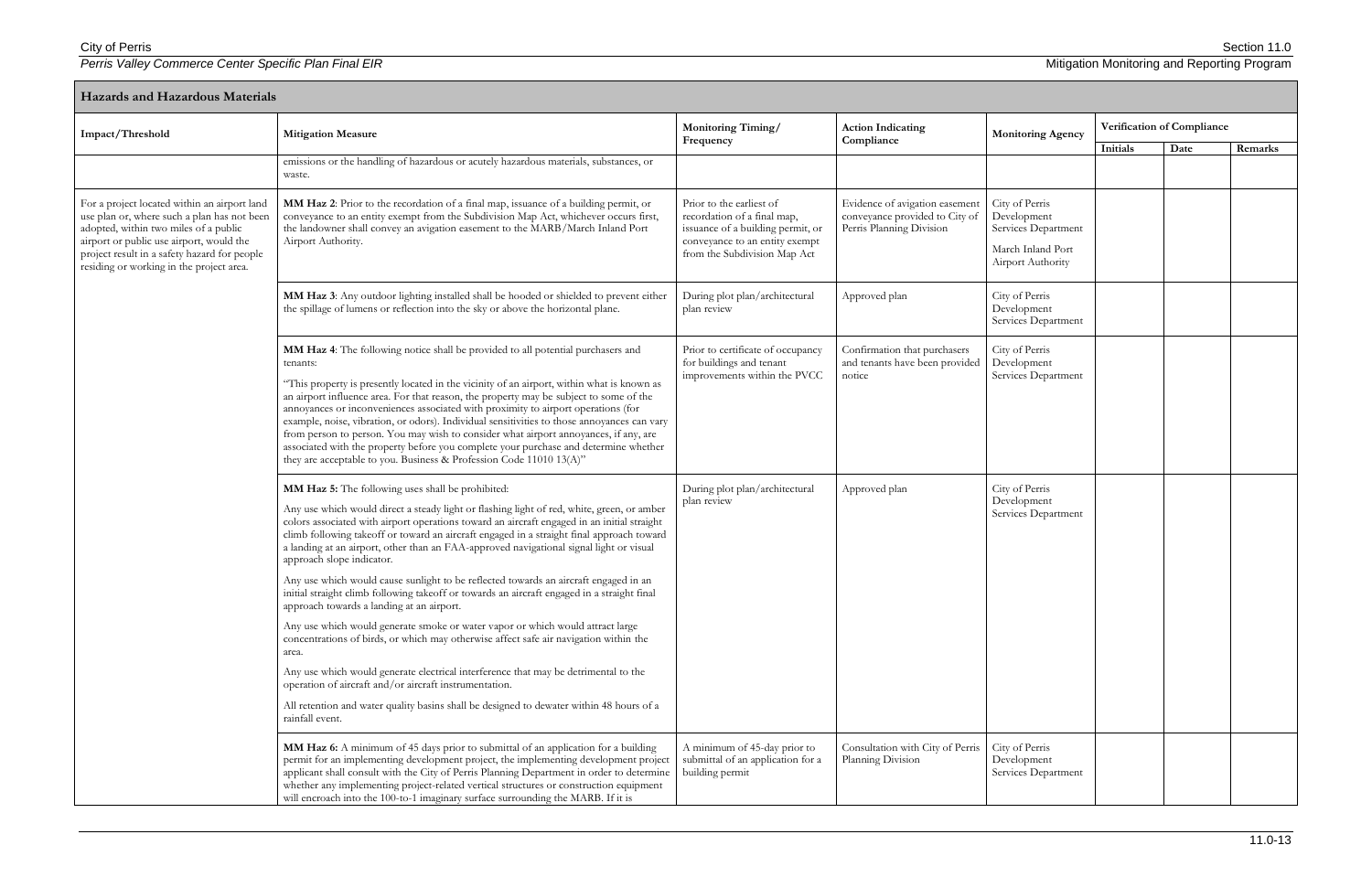City of Perris Section 11.0

| <b>Hazards and Hazardous Materials</b>                                                                                                                                |                                                                                                                                                                                                                                                                                                                                                                                                                                                                                                                                                                                                                                                                                                                                                                                                                                                |                                        |                                        |                                                                                                                   |                            |      |         |  |
|-----------------------------------------------------------------------------------------------------------------------------------------------------------------------|------------------------------------------------------------------------------------------------------------------------------------------------------------------------------------------------------------------------------------------------------------------------------------------------------------------------------------------------------------------------------------------------------------------------------------------------------------------------------------------------------------------------------------------------------------------------------------------------------------------------------------------------------------------------------------------------------------------------------------------------------------------------------------------------------------------------------------------------|----------------------------------------|----------------------------------------|-------------------------------------------------------------------------------------------------------------------|----------------------------|------|---------|--|
| Impact/Threshold                                                                                                                                                      | <b>Mitigation Measure</b>                                                                                                                                                                                                                                                                                                                                                                                                                                                                                                                                                                                                                                                                                                                                                                                                                      | <b>Monitoring Timing/</b><br>Frequency | <b>Action Indicating</b><br>Compliance | <b>Monitoring Agency</b>                                                                                          | Verification of Compliance |      |         |  |
|                                                                                                                                                                       | determined that there will be an encroachment into the 100-to-1 imaginary surface, the<br>implementing development project applicant shall file a FAA Form 7460-1, Notice of<br>Proposed Construction or Alteration. If FAA determines that the implementing<br>development project would potentially be an obstruction unless reduced to a specified<br>height, the implementing development project applicant and the Perris Planning Division<br>will work with FAA to resolve any adverse effects on aeronautical operations.                                                                                                                                                                                                                                                                                                              |                                        |                                        | FAA                                                                                                               | Initials                   | Date | Remarks |  |
| Emit hazardous emissions or handle<br>hazardous or acutely hazardous materials,<br>substances, or waste within one-quarter<br>mile of an existing or proposed school. | MM Haz 7: Prior to any excavation or soil removal action on a known<br>contaminated site, or if contaminated soil or groundwater (i.e., with a visible<br>sheen or detectable odor) is encountered, complete characterization of the soil<br>and/or groundwater shall be conducted. Appropriate sampling shall be<br>conducted prior to disposal of the excavated soil. If the soil is contaminated, it<br>shall be properly disposed of, according to Land Disposal restrictions. If site<br>remediation involves the removal of contamination, then contaminated material<br>will need to be transported off site to a licensed hazardous waste disposal facility.<br>If any implementing development projects require imported soils, proper<br>sampling shall be conducted to make sure that the imported soil is free of<br>contamination | During construction                    | Remediation of contaminated<br>site    | City of Perris Public<br>Works/Engineering<br>Division<br>California<br>Department of Toxic<br>Substances Control |                            |      |         |  |

| Noise                                                                                                                                                      |                                                                                                                                                                                                                                                                                                                                                                                                                                                                     |                                                                                                                                                                             |                                                                                                 |                                                                                     |                            |      |         |
|------------------------------------------------------------------------------------------------------------------------------------------------------------|---------------------------------------------------------------------------------------------------------------------------------------------------------------------------------------------------------------------------------------------------------------------------------------------------------------------------------------------------------------------------------------------------------------------------------------------------------------------|-----------------------------------------------------------------------------------------------------------------------------------------------------------------------------|-------------------------------------------------------------------------------------------------|-------------------------------------------------------------------------------------|----------------------------|------|---------|
| Impact/Threshold                                                                                                                                           | <b>Mitigation Measure</b>                                                                                                                                                                                                                                                                                                                                                                                                                                           | Monitoring Timing/<br>Frequency                                                                                                                                             | <b>Action Indicating</b><br>Compliance                                                          | Monitoring<br>Agency                                                                | Verification of Compliance |      |         |
| Result in a substantial temporary or periodic<br>increase in ambient noise levels in the<br>project vicinity above levels existing without<br>the project. | MM Noise 1: During all project site excavation and grading on-site, the construction<br>contractors shall equip all construction equipment, fixed or mobile, shall be equipped with<br>properly operating and maintained mufflers consistent with manufacturer's standards. The<br>construction contractor shall place all stationary construction equipment so that emitted<br>noise is directed away from the noise sensitive receptors nearest the project site. | During excavation and grading of<br>implementing development<br>projects                                                                                                    | Periodic inspection reports                                                                     | City of Perris<br>Public Works<br>Department                                        | <b>Initials</b>            | Date | Remarks |
|                                                                                                                                                            | MM Noise 2: During construction, stationary construction equipment, stockpiling and<br>vehicle staging areas will be placed a minimum of 446 feet away from the closet sensitive<br>receptor.                                                                                                                                                                                                                                                                       | Stockpile and staging area<br>identified during development<br>application/plot plan approval<br>process<br>During construction approved<br>stockpile and staging area used | Approved plans with<br>designated stockpile and staging<br>areas<br>Periodic inspection reports | City of Perris<br>Planning Division<br>City of Perris<br>Public Works<br>Department |                            |      |         |
|                                                                                                                                                            | MM Noise 3: No combustion-powered equipment, such as pumps or generators, shall be<br>allowed to operate within 446 feet of any occupied residence unless the equipment is<br>surrounded by a noise protection barrier.                                                                                                                                                                                                                                             | During construction                                                                                                                                                         | Periodic inspection reports                                                                     | City of Perris<br>Public Works<br>Department                                        |                            |      |         |
|                                                                                                                                                            | MM Noise 4: Construction contractors of implementing development projects shall limit<br>haul truck deliveries to the same hours specified for construction equipment. To the<br>extent feasible, haul routes shall not pass sensitive land uses or residential dwellings.                                                                                                                                                                                          | During construction                                                                                                                                                         | Periodic inspection reports                                                                     | City of Perris<br>Public Works<br>Department<br>City of Perris Police               |                            |      |         |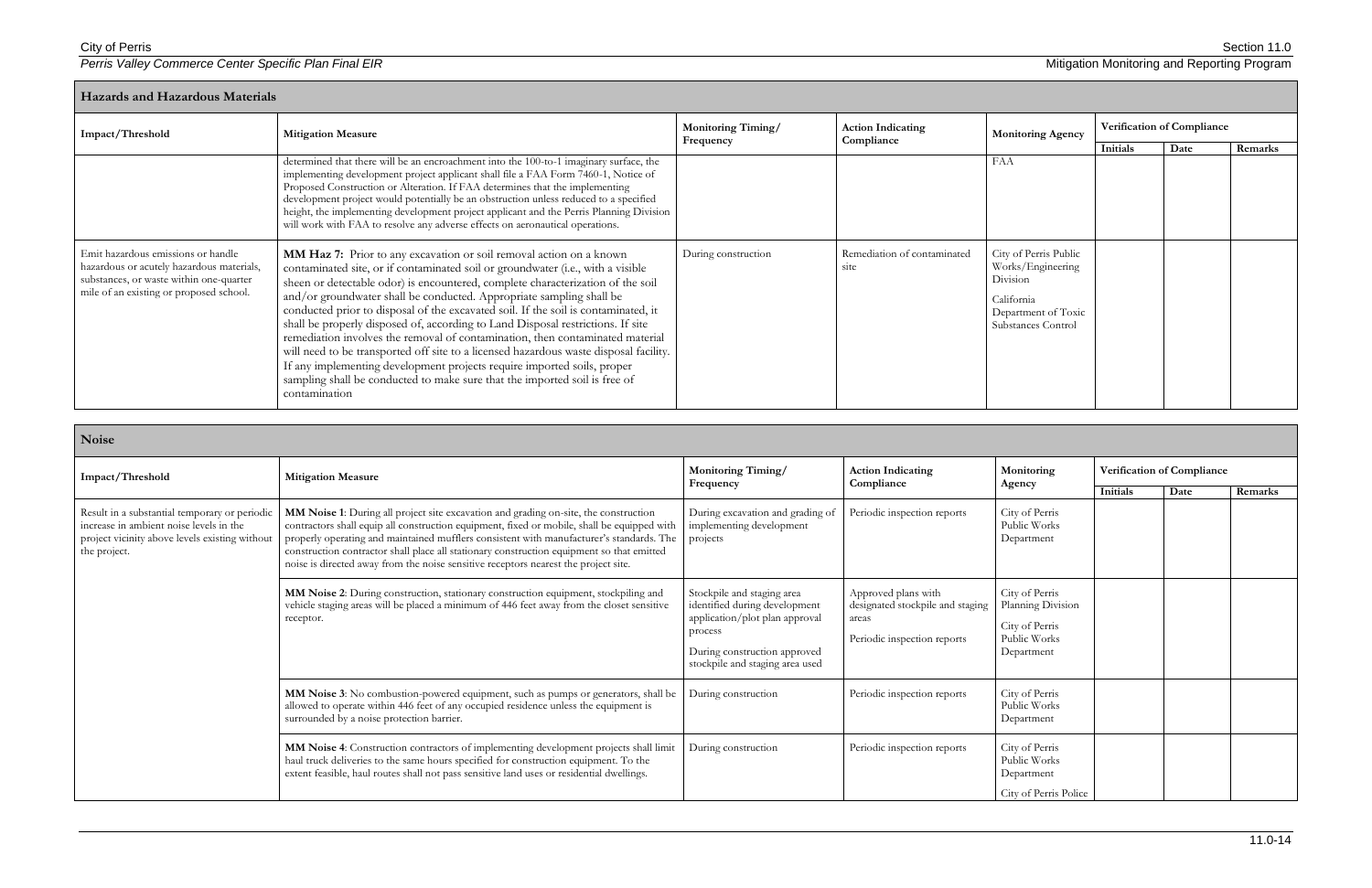| Noise                                                                                                                             |                                                                                                                                                                                                                                                                                                                                                                                                                                                                                                                                                                                                                                                                                                                                                                                                                                                                                                                                                                                                                                                                                                                                                                                                    |                                                                                                                                                      |                                                                                                                       |                                                         |                            |      |         |
|-----------------------------------------------------------------------------------------------------------------------------------|----------------------------------------------------------------------------------------------------------------------------------------------------------------------------------------------------------------------------------------------------------------------------------------------------------------------------------------------------------------------------------------------------------------------------------------------------------------------------------------------------------------------------------------------------------------------------------------------------------------------------------------------------------------------------------------------------------------------------------------------------------------------------------------------------------------------------------------------------------------------------------------------------------------------------------------------------------------------------------------------------------------------------------------------------------------------------------------------------------------------------------------------------------------------------------------------------|------------------------------------------------------------------------------------------------------------------------------------------------------|-----------------------------------------------------------------------------------------------------------------------|---------------------------------------------------------|----------------------------|------|---------|
| Impact/Threshold                                                                                                                  | <b>Mitigation Measure</b>                                                                                                                                                                                                                                                                                                                                                                                                                                                                                                                                                                                                                                                                                                                                                                                                                                                                                                                                                                                                                                                                                                                                                                          | Monitoring Timing/<br>Frequency                                                                                                                      | <b>Action Indicating</b><br>Compliance                                                                                | Monitoring                                              | Verification of Compliance |      |         |
|                                                                                                                                   |                                                                                                                                                                                                                                                                                                                                                                                                                                                                                                                                                                                                                                                                                                                                                                                                                                                                                                                                                                                                                                                                                                                                                                                                    |                                                                                                                                                      |                                                                                                                       | Agency                                                  | Initials                   | Date | Remarks |
|                                                                                                                                   |                                                                                                                                                                                                                                                                                                                                                                                                                                                                                                                                                                                                                                                                                                                                                                                                                                                                                                                                                                                                                                                                                                                                                                                                    |                                                                                                                                                      |                                                                                                                       | Department                                              |                            |      |         |
| A substantial permanent increase in<br>ambient noise levels in the project vicinity<br>above levels existing without the project. | MM Noise 5: New sensitive land uses, including residential dwellings, mobile homes,<br>hotels, motels, hospitals, nursing homes, education facilities, and libraries, to be located<br>within the PVCC shall be protected from excessive noise, including existing and projected<br>noise. Attenuation shall be provided to ensure that noise levels do not exceed an exterior<br>standard of 60 dBA (65 dBA is conditionally acceptable) in outdoor living areas and an<br>interior standard of 45 dBA in all habitable rooms. Specifically, special consideration shall<br>be given to land uses abutting Ramona Expressway from Redlands Avenue to Evans<br>Road and from Evans Road to Bradley Road; Rider Street from Evans Road to Bradley<br>Road; Placentia Avenue from Perris Boulevard to Redlands Avenue, from Redlands<br>Avenue to Wilson Avenue, from Wilson Avenue to Murrieta Road, and from Murrieta<br>Road to Evans Road;. Perris Boulevard from Orange Avenue to Placentia Avenue and<br>from San Michele Road to Krameria Avenue; and Redlands Avenue from Nuevo Road to<br>Citrus Avenue, from Citrus Avenue to Orange Avenue and from Orange Avenue to<br>Placentia Avenue. | Noise studies for sensitive land<br>uses to be submitted in<br>conjunction with development<br>applications for implementing<br>development projects | Approved development/site<br>plans<br>Approved architectural plans<br>demonstrating appropriate<br>noise attentuation | City of Perris<br>Development<br>Services<br>Department |                            |      |         |

| <b>Transportation and Traffic</b>                                                                                                                                                                                                                                                                                                                                                                                                                                                        |                                                                                                                                                                                                                                                                                                                                                                                                                                                                                                                                                                                                                                          |                                                                                                                                                    |                                                                                                                                                      |                                                                                                        |                            |      |         |
|------------------------------------------------------------------------------------------------------------------------------------------------------------------------------------------------------------------------------------------------------------------------------------------------------------------------------------------------------------------------------------------------------------------------------------------------------------------------------------------|------------------------------------------------------------------------------------------------------------------------------------------------------------------------------------------------------------------------------------------------------------------------------------------------------------------------------------------------------------------------------------------------------------------------------------------------------------------------------------------------------------------------------------------------------------------------------------------------------------------------------------------|----------------------------------------------------------------------------------------------------------------------------------------------------|------------------------------------------------------------------------------------------------------------------------------------------------------|--------------------------------------------------------------------------------------------------------|----------------------------|------|---------|
| Impact/Threshold                                                                                                                                                                                                                                                                                                                                                                                                                                                                         | <b>Mitigation Measure</b>                                                                                                                                                                                                                                                                                                                                                                                                                                                                                                                                                                                                                | Monitoring Timing/                                                                                                                                 | <b>Action Indicating</b><br>Compliance                                                                                                               | Monitoring                                                                                             | Verification of Compliance |      |         |
|                                                                                                                                                                                                                                                                                                                                                                                                                                                                                          |                                                                                                                                                                                                                                                                                                                                                                                                                                                                                                                                                                                                                                          | Frequency                                                                                                                                          |                                                                                                                                                      | Agency                                                                                                 | Initials                   | Date | Remarks |
| Cause an increase in traffic that is<br>substantial in relation to the existing traffic<br>load and capacity of the street system (i.e.,<br>result in a substantial increase in either the<br>number of vehicle trips, the volume to<br>capacity ratio on roads, or congestion at<br>intersections) or exceed, either individually<br>or cumulatively, a level of service standard<br>established by the county congestion<br>management agency for the designated<br>roads or highways. | MM Trans 1: Future implementing development projects shall construct on-site roadway<br>improvements pursuant to the general alignments and right-of-way sections set forth in<br>the PVCC Circulation Plan, except where said improvements have previously been<br>constructed.                                                                                                                                                                                                                                                                                                                                                         | During construction                                                                                                                                | City acceptance of constructed<br>roadways                                                                                                           | City of Perris<br>Public Works<br>Department                                                           |                            |      |         |
|                                                                                                                                                                                                                                                                                                                                                                                                                                                                                          | MM Trans 2: Sight distance at the project entrance roadway of each implementing<br>development project shall be reviewed with respect to standard City of Perris sight<br>distance standards at the time of preparation of final grading, landscape and street<br>improvement plans.                                                                                                                                                                                                                                                                                                                                                     | During review of final grading,<br>landscape and street<br>improvement plans                                                                       | Approved plans                                                                                                                                       | City of Perris<br>Development<br>Services<br>Department                                                |                            |      |         |
|                                                                                                                                                                                                                                                                                                                                                                                                                                                                                          | MM Trans 3: Each implementing development project shall participate in the phased<br>construction of off-site traffic signals through payment of that project's fair share of<br>traffic signal mitigation fees and the cost of other off-site improvements through payment<br>of fair share mitigation fees which include NPRBBD (North Perris Road and Bridge<br>Benefit District). The fees shall be collected and utilized as needed by the City of Perris to<br>construct the improvements necessary to maintain the required level of service and build<br>or improve roads to their build-out level.                              | Prior to issuance of building<br>permits                                                                                                           | Payment of fees                                                                                                                                      | City of Perris<br>Development<br>Services<br>Department<br>City of Perris<br>Engineering<br>Department |                            |      |         |
|                                                                                                                                                                                                                                                                                                                                                                                                                                                                                          | MM Trans 4: Prior to the approval of individual implementing development projects, the<br>Riverside Transit Agency (RTA) shall be contacted to determine if the RTA has plans for<br>the future provision of bus routing in the project area that would require bus stops at the<br>project access points. If the RTA has future plans for the establishment of a bus route<br>that will serve the project area, road improvements adjacent to the project site shall be<br>designed to accommodate future bus turnouts at locations established through<br>consultation with the RTA. RTA shall be responsible for the construction and | In conjunction with development<br>applications and prior to issuance<br>of building permits for individual<br>implementing development<br>project | Evidence of coordination with<br>RTA and plot plans that<br>incorporate future bus turnouts<br>in areas where RTA has future<br>plans for bus routes | <b>RTA</b><br>City of Perris<br>Development<br>Services<br>Department                                  |                            |      |         |